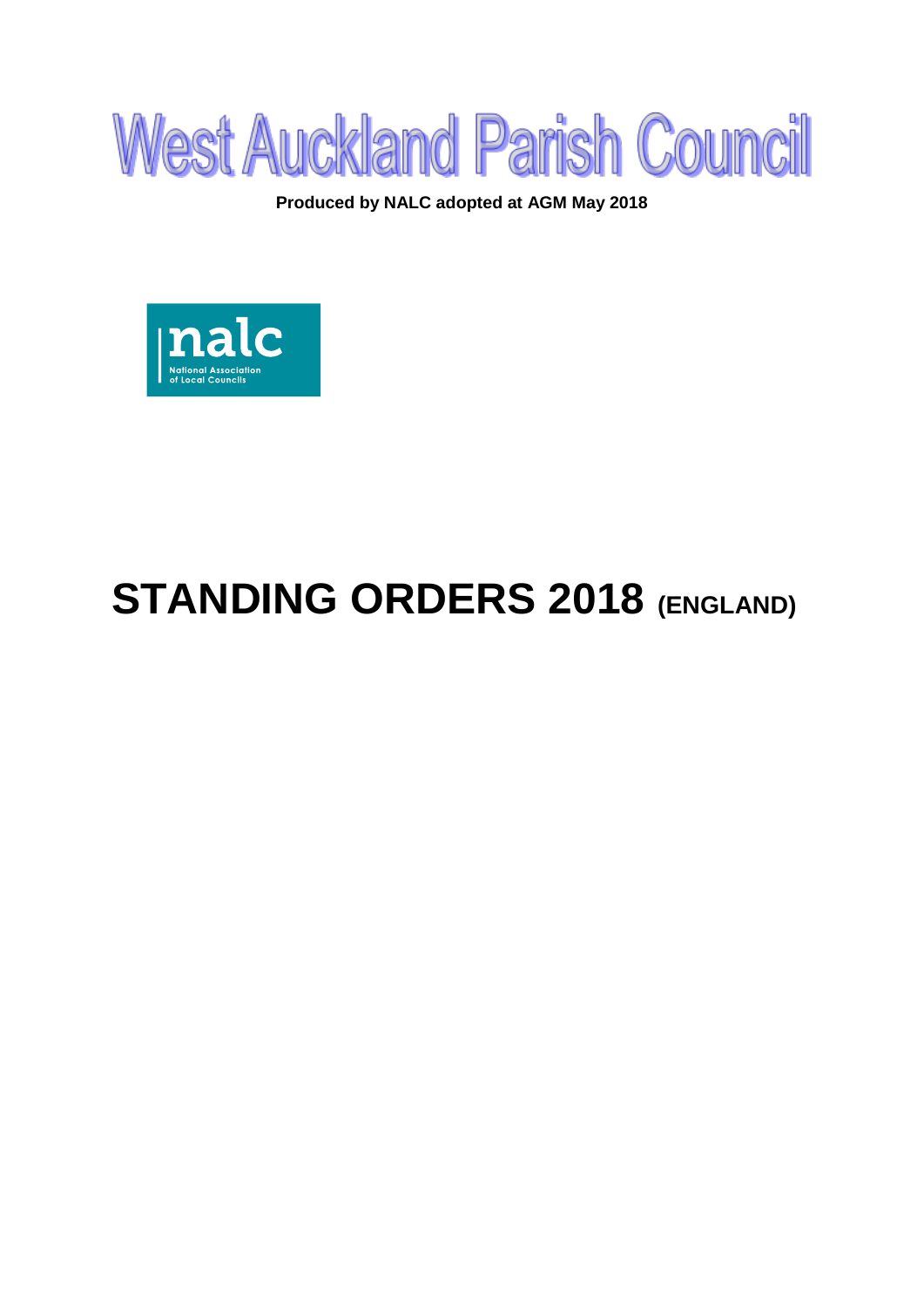<span id="page-1-0"></span>

| 1. |                                                                 |  |
|----|-----------------------------------------------------------------|--|
| 2. |                                                                 |  |
| 3. |                                                                 |  |
| 4. |                                                                 |  |
| 5. |                                                                 |  |
| 6. | EXTRAORDINARY MEETINGS OF THE COUNCIL, COMMITTEES AND SUB-      |  |
| 7. |                                                                 |  |
| 8. |                                                                 |  |
| 9. | <b>MOTIONS FOR A MEETING THAT REQUIRE WRITTEN NOTICE TO BE</b>  |  |
|    | 10. MOTIONS AT A MEETING THAT DO NOT REQUIRE WRITTEN NOTICE  13 |  |
|    |                                                                 |  |
|    |                                                                 |  |
|    |                                                                 |  |
|    |                                                                 |  |
|    |                                                                 |  |
|    |                                                                 |  |
|    |                                                                 |  |
|    |                                                                 |  |
|    |                                                                 |  |
|    |                                                                 |  |
|    | 21. RESPONSIBILITIES UNDER DATA PROTECTION LEGISLATION 21       |  |
|    |                                                                 |  |
|    |                                                                 |  |
|    | 24. COMMUNICATING WITH DISTRICT AND COUNTY OR UNITARY           |  |
|    |                                                                 |  |
|    |                                                                 |  |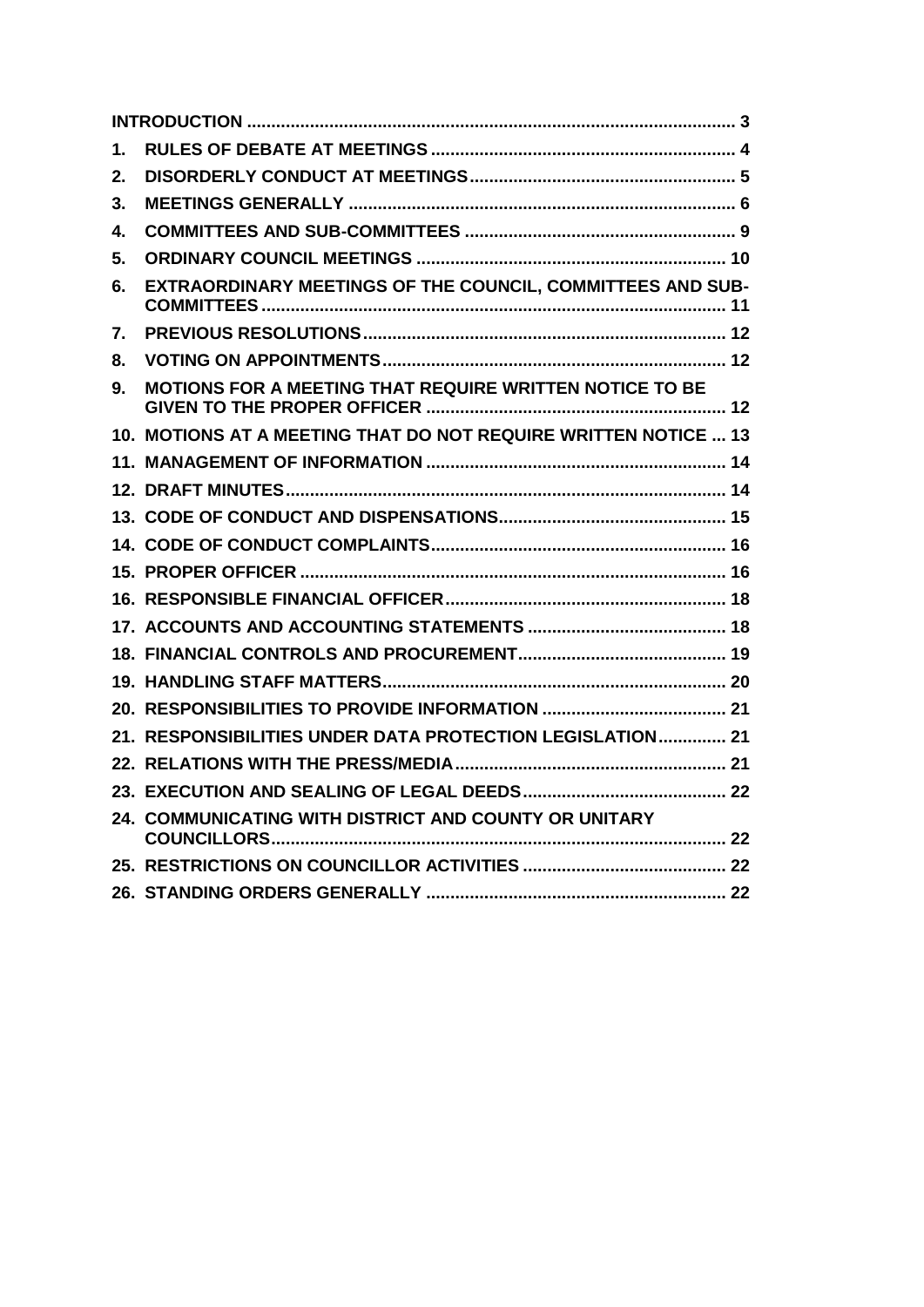## **INTRODUCTION**

This model Standing Orders update the National Association of Local Council (NALC) model standing orders contained in "Local Councils Explained" by Meera Tharmarajah (© 2013 NALC). This publication contains new model standing orders which reference new legislation introduced after 2013 when the last model standing orders were published.

# **HOW TO USE MODEL STANDING ORDERS**

Standing orders are the written rules of a local council. Standing orders are essential to regulate the proceedings of a meeting. A council may also use standing orders to confirm or refer to various internal organisational and administrative arrangements. The standing orders of a council are not the same as the policies of a council but standing orders may refer to them.

Local councils operate within a wide statutory framework. NALC model standing orders incorporate and reference many statutory requirements to which councils are subject. It is not possible for the model standing orders to contain or reference all the statutory or legal requirements which apply to local councils. For example, it is not practical for model standing orders to document all obligations under data protection legislation. The statutory requirements to which a council is subject apply whether or not they are incorporated in a council's standing orders.

The model standing orders do not include model financial regulations. Financial regulations are standing orders to regulate and control the financial affairs and accounting procedures of a local council. The financial regulations, as opposed to the standing orders of a council, include most of the requirements relevant to the council's Responsible Financial Officer. Model financial regulations are available to councils in membership of NALC.

# **DRAFTING NOTES**

Model standing orders that are in bold type contain legal and statutory requirements. It is recommended that councils adopt them without changing them or their meaning. Model standing orders not in bold are designed to help councils operate effectively but they do not contain statutory requirements so they may be adopted as drafted or amended to suit a council's needs. It is NALC's view that all model standing orders will generally be suitable for councils.

For convenience, the word "councillor" is used in model standing orders and, unless the context suggests otherwise, includes a non-councillor with or without voting rights.

A model standing order that includes brackets like this '( )' requires information to be inserted by a council. A model standing order that includes brackets like this '[ ]' and the term 'OR' provides alternative options for a council to choose from when determining standing orders.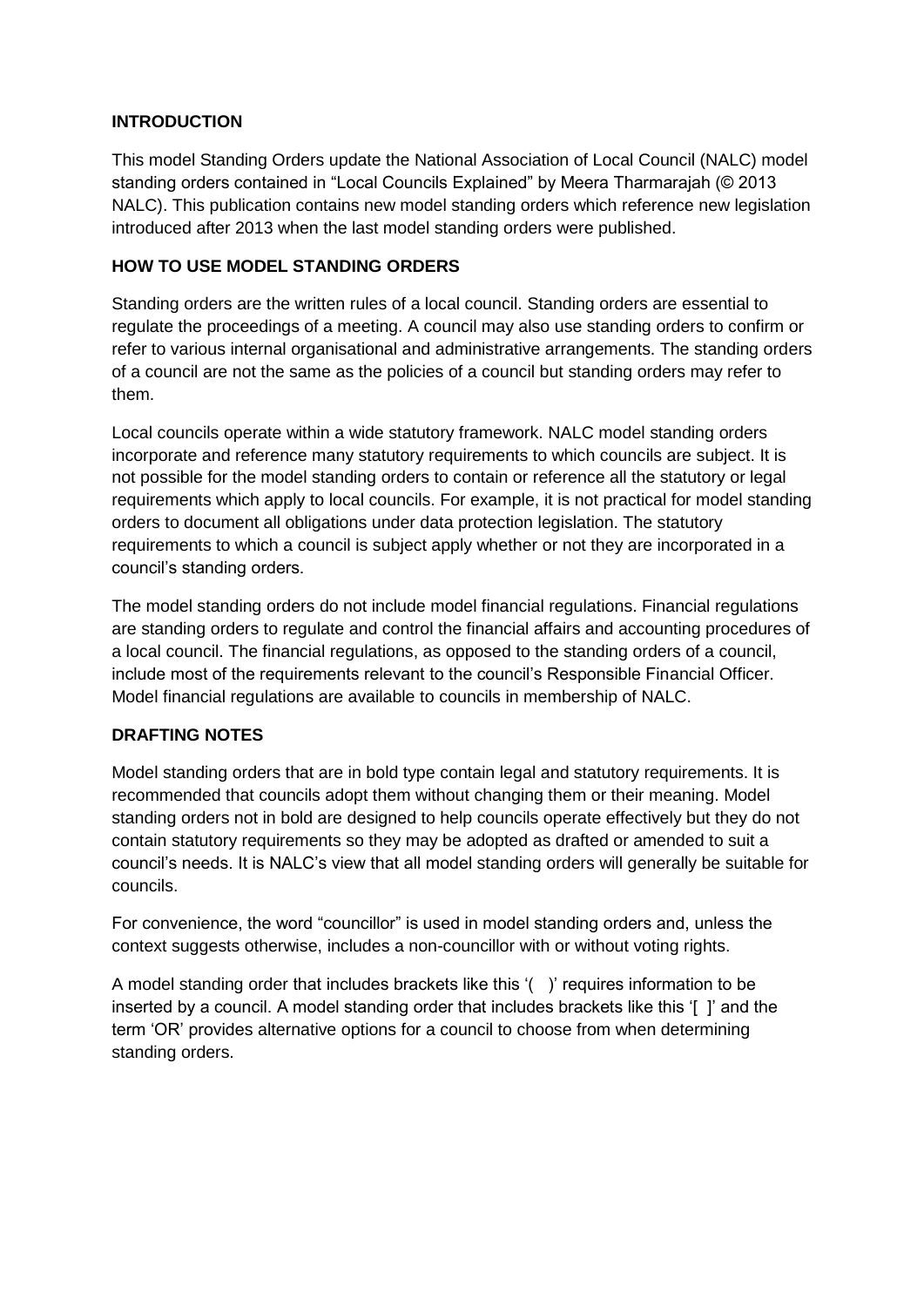### <span id="page-3-0"></span>1. **RULES OF DEBATE AT MEETINGS**

- a Motions on the agenda shall be considered in the order that they appear unless the order is changed at the discretion of the chairman of the meeting.
- b A motion (including an amendment) shall not be progressed unless it has been moved and seconded.
- c A motion on the agenda that is not moved by its proposer may be treated by the chairman of the meeting as withdrawn.
- d If a motion (including an amendment) has been seconded, it may be withdrawn by the proposer only with the consent of the seconder and the meeting.
- e An amendment is a proposal to remove or add words to a motion. It shall not negate the motion.
- f If an amendment to the original motion is carried, the original motion (as amended) becomes the substantive motion upon which further amendment(s) may be moved.
- g An amendment shall not be considered unless early verbal notice of it is given at the meeting and, if requested by the chairman of the meeting, is expressed in writing to the chairman.
- h A councillor may move an amendment to his own motion if agreed by the meeting. If a motion has already been seconded, the amendment shall be with the consent of the seconder and the meeting.
- i If there is more than one amendment to an original or substantive motion, the amendments shall be moved in the order directed by the chairman of the meeting.
- j Subject to standing order 1(k), only one amendment shall be moved and debated at a time, the order of which shall be directed by the chairman of the meeting.
- k One or more amendments may be discussed together if the chairman of the meeting considers this expedient but each amendment shall be voted upon separately.
- l A councillor may not move more than one amendment to an original or substantive motion.
- m The mover of an amendment has no right of reply at the end of debate on it.
- n Where a series of amendments to an original motion are carried, the mover of the original motion shall have a right of reply either at the end of debate on the first amendment or at the very end of debate on the final substantive motion immediately before it is put to the vote.
- o Unless permitted by the chairman of the meeting, a councillor may speak once in the debate on a motion except:

i. to speak on an amendment moved by another councillor;

ii. to move or speak on another amendment if the motion has been amended since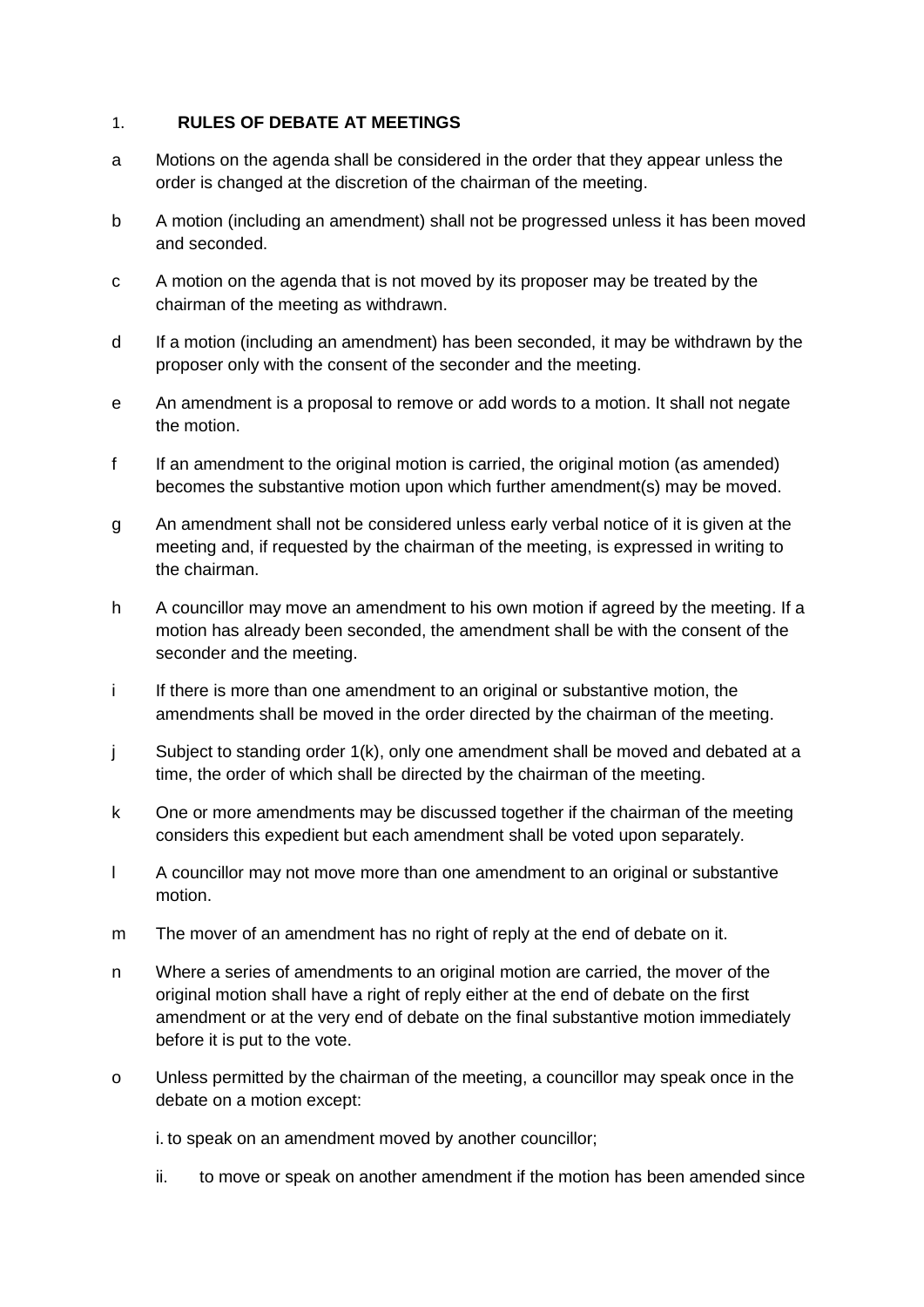he last spoke;

- iii. to make a point of order;
- iv. to give a personal explanation; or
- v. to exercise a right of reply.
- p During the debate on a motion, a councillor may interrupt only on a point of order or a personal explanation and the councillor who was interrupted shall stop speaking. A councillor raising a point of order shall identify the standing order which he considers has been breached or specify the other irregularity in the proceedings of the meeting he is concerned by.
- q A point of order shall be decided by the chairman of the meeting and his decision shall be final.
- r When a motion is under debate, no other motion shall be moved except:
	- i. to amend the motion;
	- ii. to proceed to the next business;
	- iii. to adjourn the debate;
	- iv. to put the motion to a vote;
	- v. to ask a person to be no longer heard or to leave the meeting;
	- vi. to refer a motion to a committee or sub-committee for consideration;
	- vii. to exclude the public and press;
	- viii. to adjourn the meeting; or
	- ix. to suspend particular standing order(s) excepting those which reflect mandatory statutory or legal requirements.
- s Before an original or substantive motion is put to the vote, the chairman of the meeting shall be satisfied that the motion has been sufficiently debated and that the mover of the motion under debate has exercised or waived his right of reply.
- t Excluding motions moved under standing order 1(r), the contributions or speeches by a councillor shall relate only to the motion under discussion and shall not exceed () minutes without the consent of the chairman of the meeting.

# <span id="page-4-0"></span>2. **DISORDERLY CONDUCT AT MEETINGS**

- a No person shall obstruct the transaction of business at a meeting or behave offensively or improperly. If this standing order is ignored, the chairman of the meeting shall request such person(s) to moderate or improve their conduct.
- b If person(s) disregard the request of the chairman of the meeting to moderate or improve their conduct, any councillor or the chairman of the meeting may move that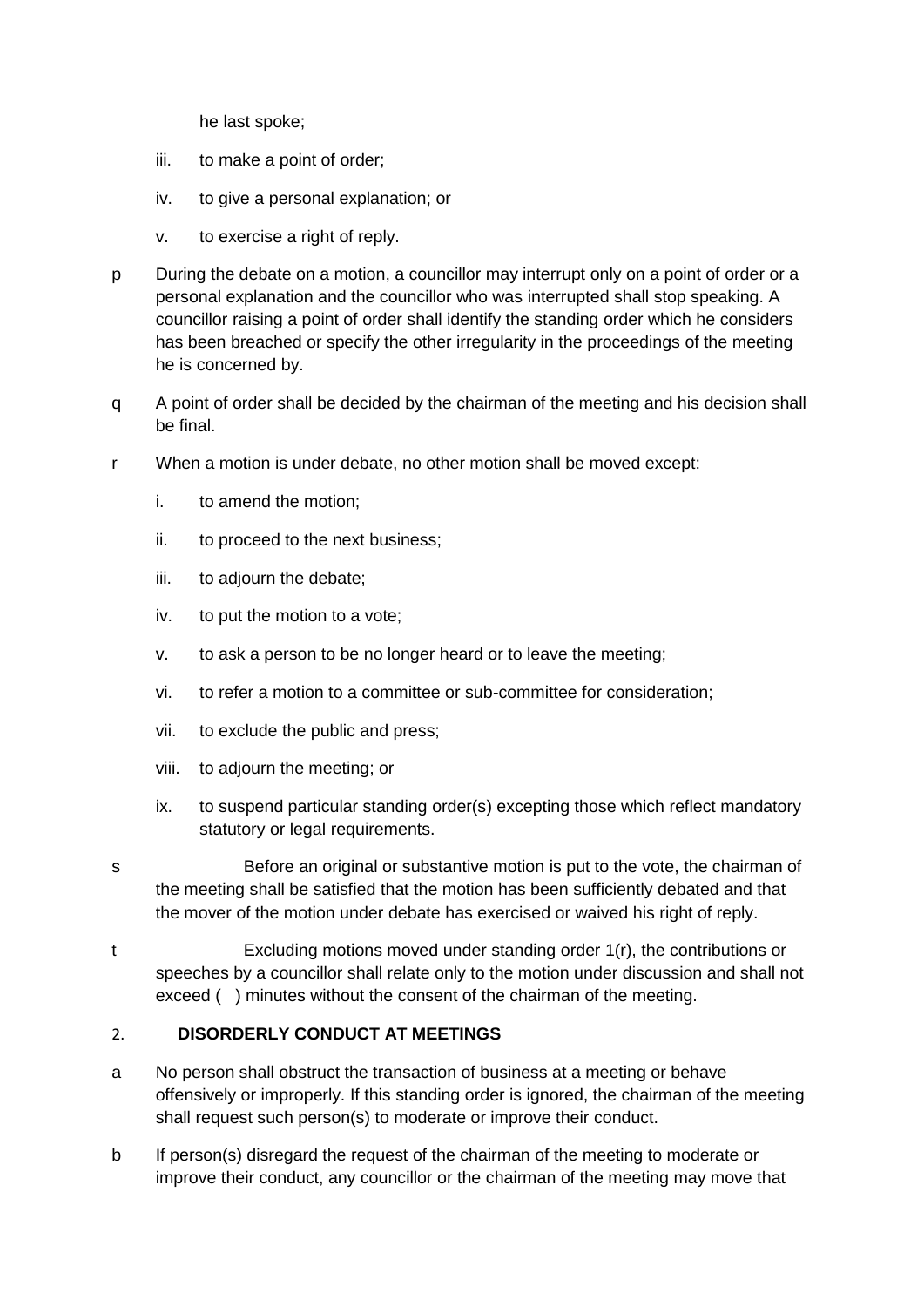the person be no longer heard or be excluded from the meeting. The motion, if seconded, shall be put to the vote without discussion.

c If a resolution made under standing order 2(b) is ignored, the chairman of the meeting may take further reasonable steps to restore order or to progress the meeting. This may include temporarily suspending or closing the meeting.

# <span id="page-5-0"></span>3. **MEETINGS GENERALLY**

Full Council meetings Committee meetings Sub-committee meetings **•** 

- a **Meetings shall not take place in premises which at the time of the meeting are used for the supply of alcohol, unless no other premises are available free of charge or at a reasonable cost.**
- b **The minimum three clear days for notice of a meeting does not include the day on which notice was issued, the day of the meeting, a Sunday, a day of the Christmas break, a day of the Easter break or of a bank holiday or a day appointed for public thanksgiving or mourning.**
- c **The minimum three clear days' public notice for a meeting does not include the day on which the notice was issued or the day of the meeting unless the meeting is convened at shorter notice**
- ● d **Meetings shall be open to the public unless their presence is prejudicial to the public interest by reason of the confidential nature of the business to be transacted or for other special reasons. The public's exclusion from part or all of a meeting shall be by a resolution which shall give reasons for the public's exclusion.**
	- e Members of the public may make representations, answer questions and give evidence at a meeting which they are entitled to attend in respect of the business on the agenda.
	- f The period of time designated for public participation at a meeting in accordance with standing order 3(e) shall not exceed 10 minutes unless directed by the chairman of the meeting.
	- g Subject to standing order 3(f), a member of the public shall not speak for more than 5 minutes.
	- h In accordance with standing order 3(e), a question shall not require a response at the meeting nor start a debate on the question. The chairman of the meeting may direct that a written or oral response be given.
	- i A person shall raise his hand when requesting to speak and stand when speaking (except when a person has a disability or is likely to suffer discomfort)]. The chairman of the meeting may at any time permit a person to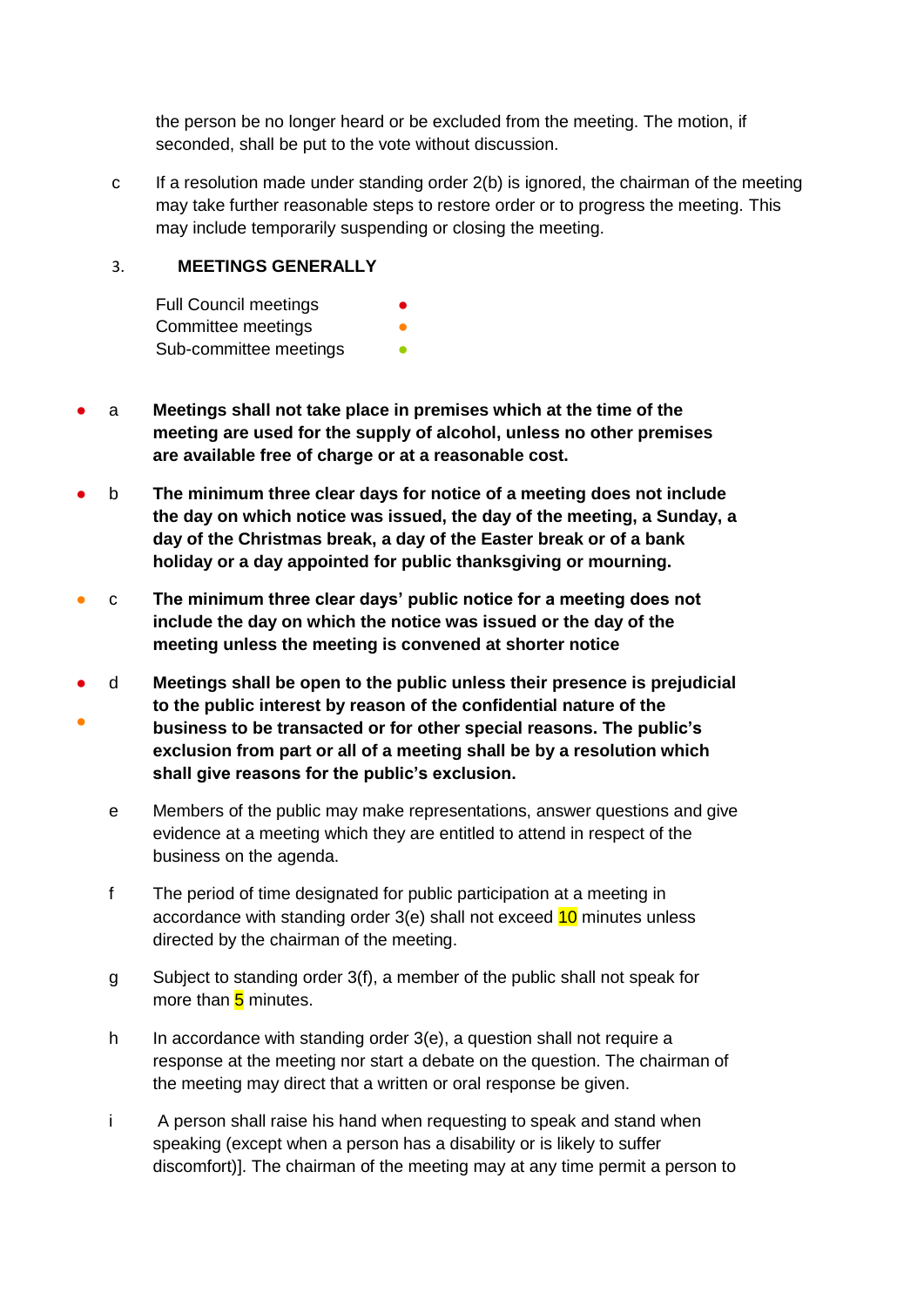be seated when speaking.

- j A person who speaks at a meeting shall direct his comments to the chairman of the meeting.
- k Only one person is permitted to speak at a time. If more than one person wants to speak, the chairman of the meeting shall direct the order of speaking.
- ● l **Subject to standing order 3(m), a person who attends a meeting is permitted to report on the meeting whilst the meeting is open to the public. To "report" means to film, photograph, make an audio recording of meeting proceedings, use any other means for enabling persons not present to see or hear the meeting as it takes place or later or to report or to provide oral or written commentary about the meeting so that the report or commentary is available as the meeting takes place or later to persons not present.**
- ● m **A person present at a meeting may not provide an oral report or oral commentary about a meeting as it takes place without permission.**
- ● n **The press shall be provided with reasonable facilities for the taking of their report of all or part of a meeting at which they are entitled to be present.**
- o **Subject to standing orders which indicate otherwise, anything authorised or required to be done by, to or before the Chairman of the Council may in his absence be done by, to or before the Vice-Chairman of the Council (if there is one).**
- p **The Chairman of the Council, if present, shall preside at a meeting. If the Chairman is absent from a meeting, the Vice-Chairman of the Council (if there is one) if present, shall preside. If both the Chairman and the Vice-Chairman are absent from a meeting, a councillor as chosen by the councillors present at the meeting shall preside at the meeting.**
- ● q **Subject to a meeting being quorate, all questions at a meeting shall be decided by a majority of the councillors and non-councillors with voting rights present and voting.**
- ●
- ● r **The chairman of a meeting may give an original vote on any matter put to the vote, and in the case of an equality of votes may exercise his casting vote whether or not he gave an original vote.**
- *See standing orders 5(h) and (i) for the different rules that apply in the election of the Chairman of the Council at the annual meeting of the Council.*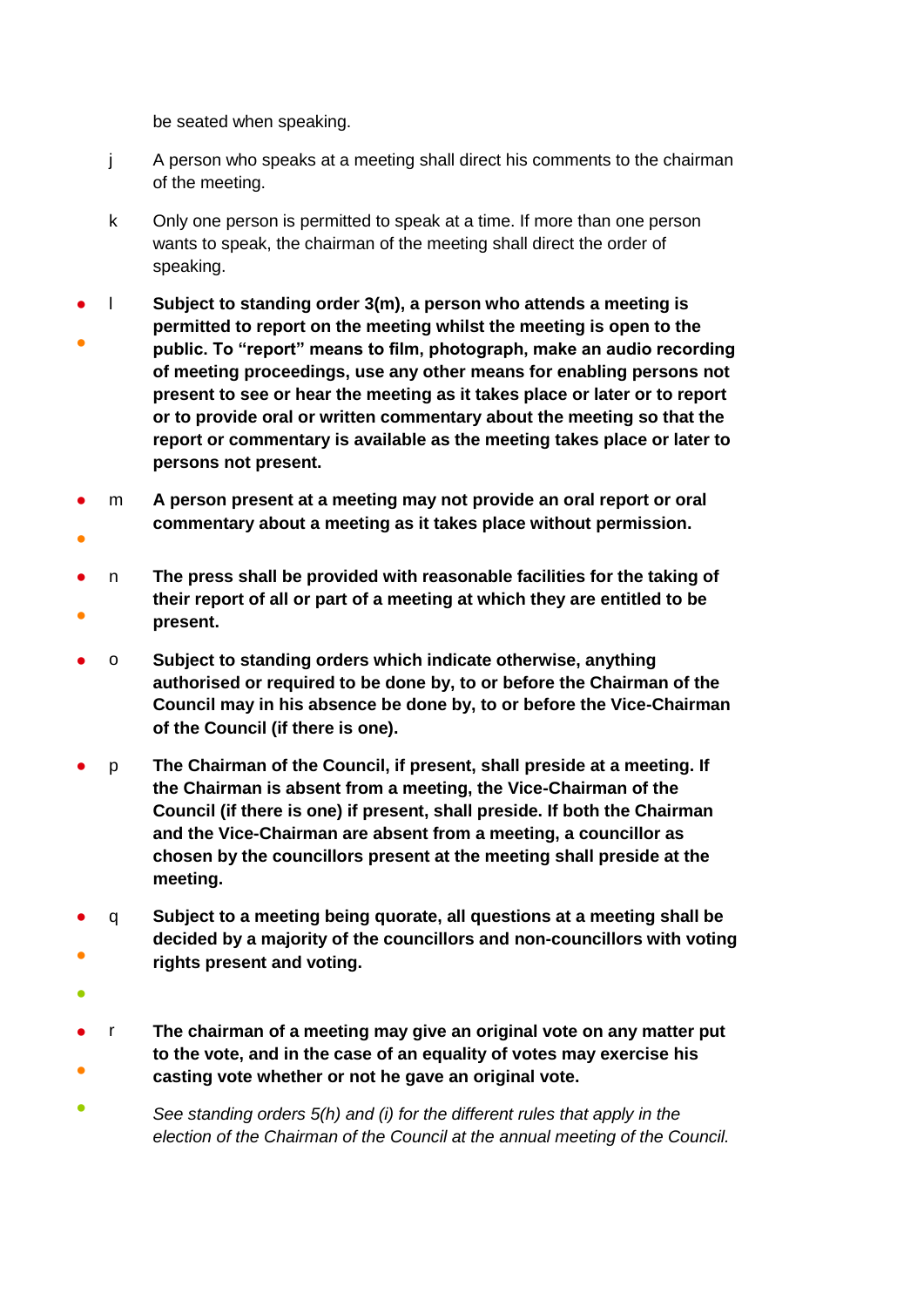- s **Unless standing orders provide otherwise, voting on a question shall be by a show of hands. At the request of a councillor, the voting on any question shall be recorded so as to show whether each councillor present and voting gave his vote for or against that question.** Such a request shall be made before moving on to the next item of business on the agenda.
	- t The minutes of a meeting shall include an accurate record of the following:
		- i. the time and place of the meeting;
		- ii. the names of councillors who are present and the names of councillors who are absent;
		- iii. interests that have been declared by councillors and non-councillors with voting rights;
		- iv. the grant of dispensations (if any) to councillors and non-councillors with voting rights;
		- v. whether a councillor or non-councillor with voting rights left the meeting when matters that they held interests in were being considered;
		- vi. if there was a public participation session; and
		- vii. the resolutions made.
- ● u **A councillor or a non-councillor with voting rights who has a disclosable pecuniary interest or another interest as set out in the Council's code of conduct in a matter being considered at a meeting is subject to statutory limitations or restrictions under the code on his**
- **right to participate and vote on that matter.**
- v **No business may be transacted at a meeting unless at least one-third of the whole number of members of the Council are present and in no case shall the quorum of a meeting be less than three.**

*See standing order 4d(viii) for the quorum of a committee or sub-committee meeting.* 

- ● w **If a meeting is or becomes inquorate no business shall be transacted** and the meeting shall be closed. The business on the agenda for the meeting shall be adjourned to another meeting.
	-

●

x A meeting shall not exceed a period of  $2$  hours.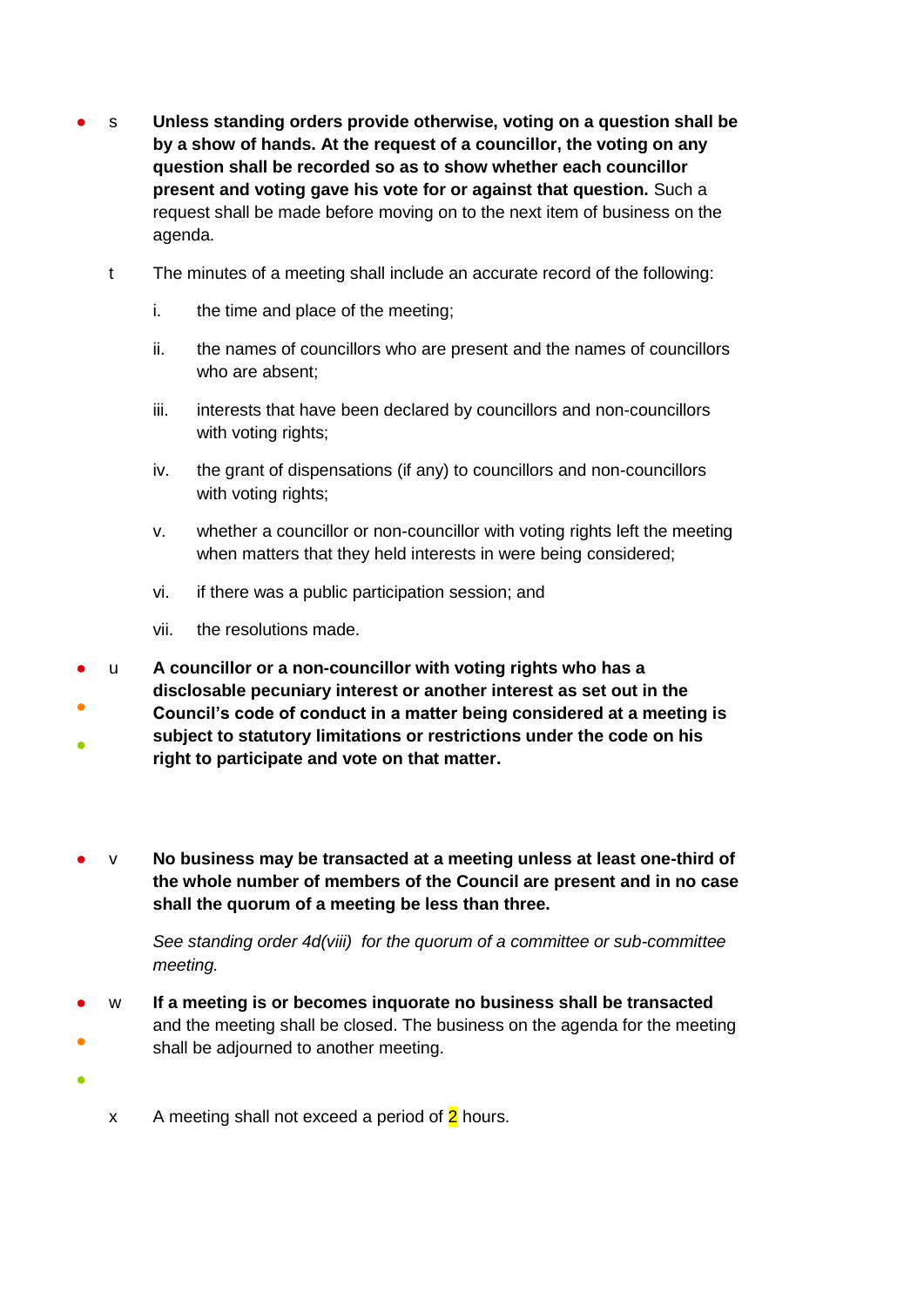#### <span id="page-8-0"></span>4. **COMMITTEES AND SUB-COMMITTEES**

- a **Unless the Council determines otherwise, a committee may appoint a subcommittee whose terms of reference and members shall be determined by the committee.**
- b **The members of a committee may include non-councillors unless it is a committee which regulates and controls the finances of the Council.**
- c **Unless the Council determines otherwise, all the members of an advisory committee and a sub-committee of the advisory committee may be noncouncillors.**
- d The Council may appoint standing committees or other committees as may be necessary, and:
	- i. shall determine their terms of reference;
	- ii. shall determine the number and time of the ordinary meetings of a standing committee up until the date of the next annual meeting of the Council;
	- iii. shall permit a committee, other than in respect of the ordinary meetings of a committee, to determine the number and time of its meetings;
	- iv. shall, subject to standing orders 4(b) and (c), appoint and determine the terms of office of members of such a committee;
	- v. may, subject to standing orders 4(b) and (c), appoint and determine the terms of office of the substitute members to a committee whose role is to replace the ordinary members at a meeting of a committee if the ordinary members of the committee confirm to the Proper Officer  $\frac{1}{1}$  day before the meeting that they are unable to attend;
	- vi. shall, after it has appointed the members of a standing committee, appoint the chairman of the standing committee;
	- vii. shall permit a committee other than a standing committee, to appoint its own chairman at the first meeting of the committee;
	- viii. shall determine the place, notice requirements and quorum for a meeting of a committee and a sub-committee which, in both cases, shall be no less than three;
	- ix. shall determine if the public may participate at a meeting of a committee;
	- x. shall determine if the public and press are permitted to attend the meetings of a sub-committee and also the advance public notice requirements, if any, required for the meetings of a sub-committee;
	- xi. shall determine if the public may participate at a meeting of a sub-committee that they are permitted to attend; and
	- xii. may dissolve a committee or a sub-committee.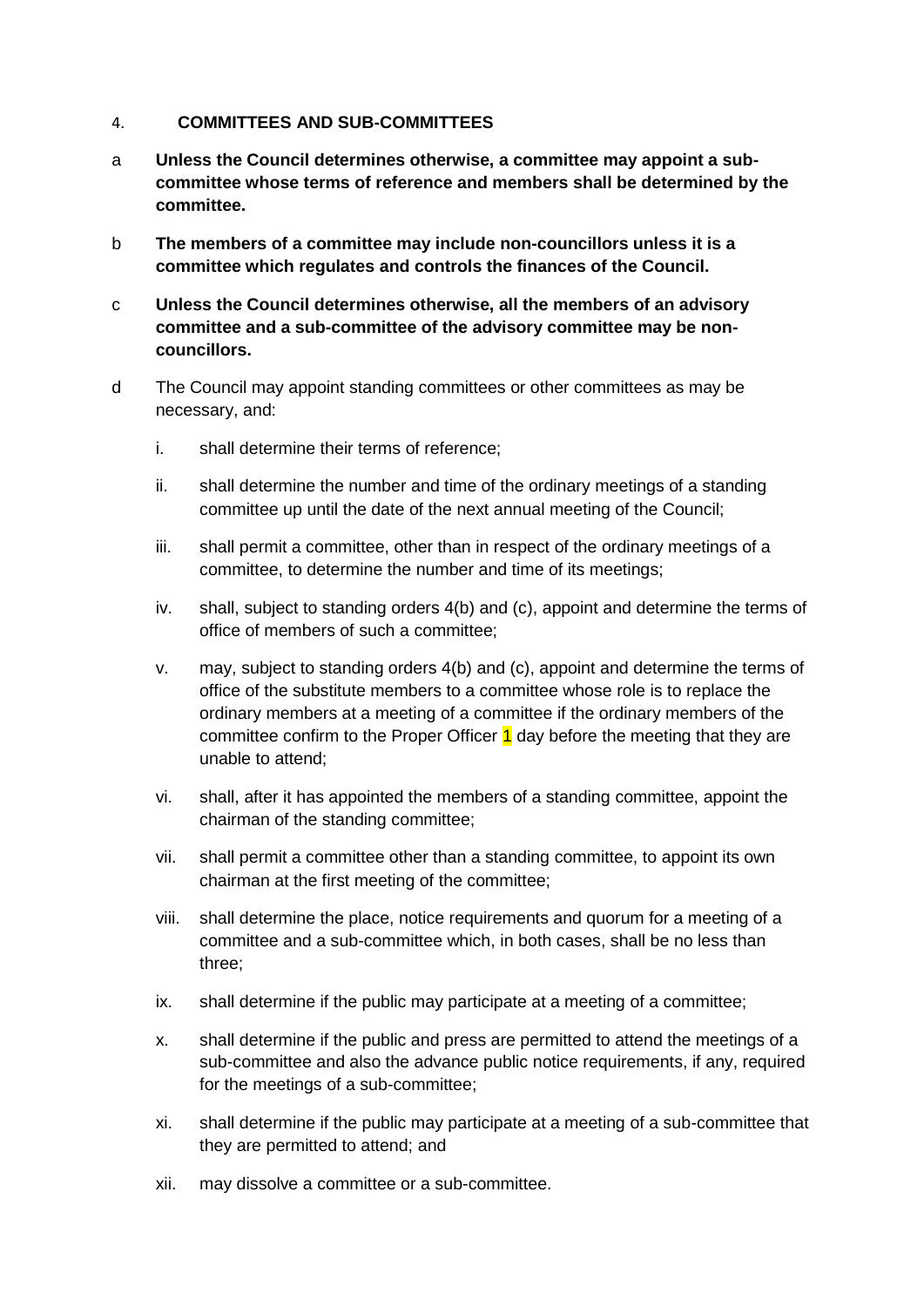#### <span id="page-9-0"></span>5. **ORDINARY COUNCIL MEETINGS**

- a **In an election year, the annual meeting of the Council shall be held on or within 14 days following the day on which the councillors elected take office.**
- b **In a year which is not an election year, the annual meeting of the Council shall be held on such day in May as the Council decides.**
- c **If no other time is fixed, the annual meeting of the Council shall take place at 6pm.**
- d **In addition to the annual meeting of the Council, at least three other ordinary meetings shall be held in each year on such dates and times as the Council decides.**
- e **The first business conducted at the annual meeting of the Council shall be the election of the Chairman and Vice-Chairman (if there is one) of the Council.**
- f **The Chairman of the Council, unless he has resigned or becomes disqualified, shall continue in office and preside at the annual meeting until his successor is elected at the next annual meeting of the Council.**
- g **The Vice-Chairman of the Council, if there is one, unless he resigns or becomes disqualified, shall hold office until immediately after the election of the Chairman of the Council at the next annual meeting of the Council.**
- h **In an election year, if the current Chairman of the Council has not been reelected as a member of the Council, he shall preside at the annual meeting until a successor Chairman of the Council has been elected. The current Chairman of the Council shall not have an original vote in respect of the election of the new Chairman of the Council but shall give a casting vote in the case of an equality of votes.**
- i **In an election year, if the current Chairman of the Council has been re-elected as a member of the Council, he shall preside at the annual meeting until a new Chairman of the Council has been elected. He may exercise an original vote in respect of the election of the new Chairman of the Council and shall give a casting vote in the case of an equality of votes.**
- j Following the election of the Chairman of the Council and Vice-Chairman (if there is one) of the Council at the annual meeting, the business shall include:
	- i. **In an election year, delivery by the Chairman of the Council and councillors of their acceptance of office forms unless the Council resolves for this to be done at a later date. In a year which is not an election year, delivery by the Chairman of the Council of his acceptance of office form unless the Council resolves for this to be done at a later date;**
	- ii. Confirmation of the accuracy of the minutes of the last meeting of the Council;
	- iii. Receipt of the minutes of the last meeting of a committee;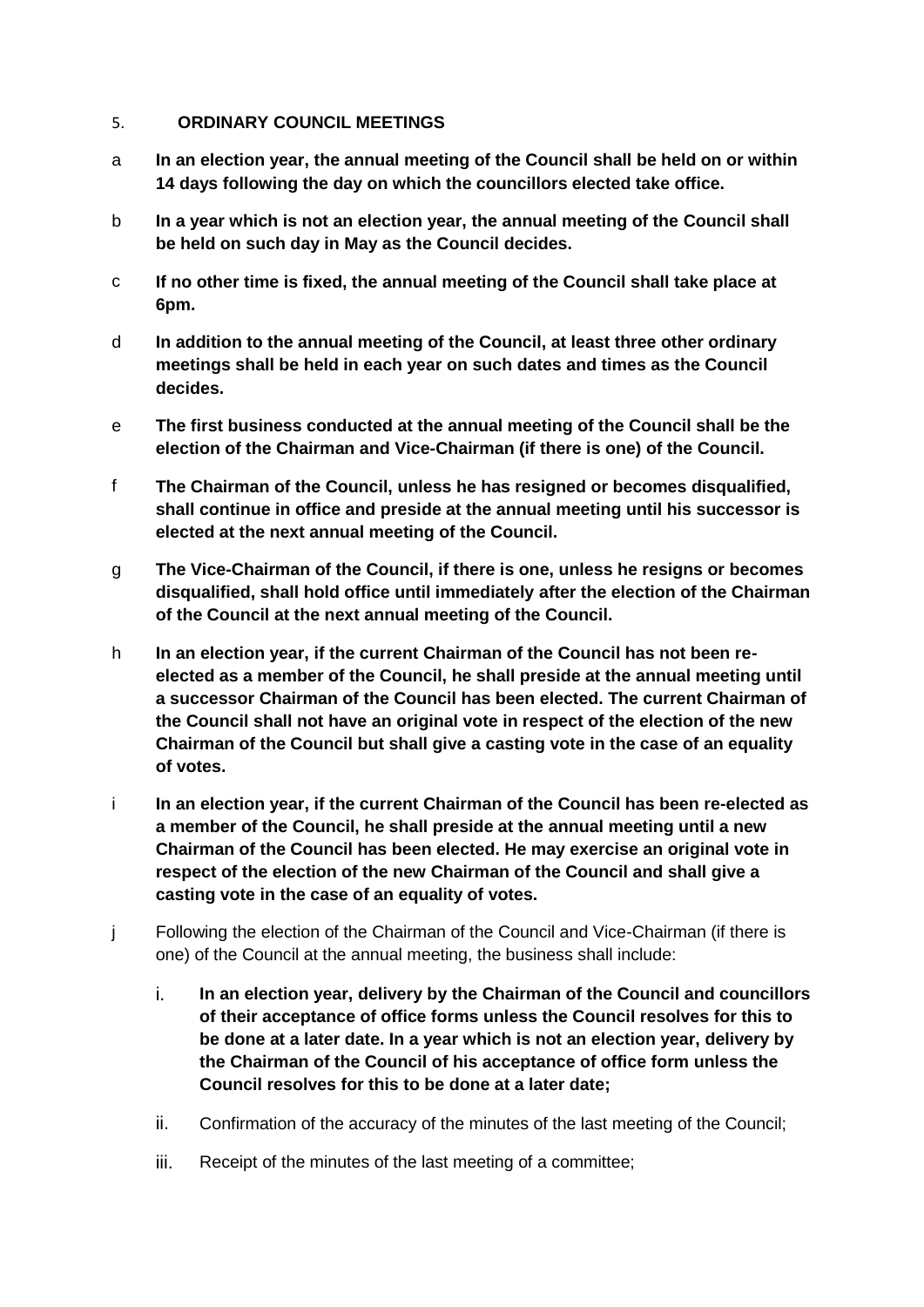- iv. Consideration of the recommendations made by a committee;
- v. Review of delegation arrangements to committees, sub-committees, staff and other local authorities;
- vi. Review of the terms of reference for committees;
- vii. Appointment of members to existing committees;
- viii. Appointment of any new committees in accordance with standing order 4;
- ix. Review and adoption of appropriate standing orders and financial regulations;
- x. Review of arrangements (including legal agreements) with other local authorities, not-for-profit bodies and businesses.
- xi. Review of representation on or work with external bodies and arrangements for reporting back;
- xii. In an election year, to make arrangements with a view to the Council becoming eligible to exercise the general power of competence in the future;
- xiii. Review of inventory of land and other assets including buildings and office equipment;
- xiv. Confirmation of arrangements for insurance cover in respect of all insurable risks;
- xv. Review of the Council's and/or staff subscriptions to other bodies;
- xvi. Review of the Council's complaints procedure;
- xvii. Review of the Council's policies, procedures and practices in respect of its obligations under freedom of information and data protection legislation (*see also standing orders 11, 20 and 21*);
- xviii. Review of the Council's policy for dealing with the press/media;
- xix. Review of the Council's employment policies and procedures;
- xx. Review of the Council's expenditure incurred under s.137 of the Local Government Act 1972 or the general power of competence.
- xxi. Determining the time and place of ordinary meetings of the Council up to and including the next annual meeting of the Council.

## <span id="page-10-0"></span>6. **EXTRAORDINARY MEETINGS OF THE COUNCIL, COMMITTEES AND SUB-COMMITTEES**

- a **The Chairman of the Council may convene an extraordinary meeting of the Council at any time.**
- b **If the Chairman of the Council does not call an extraordinary meeting of the**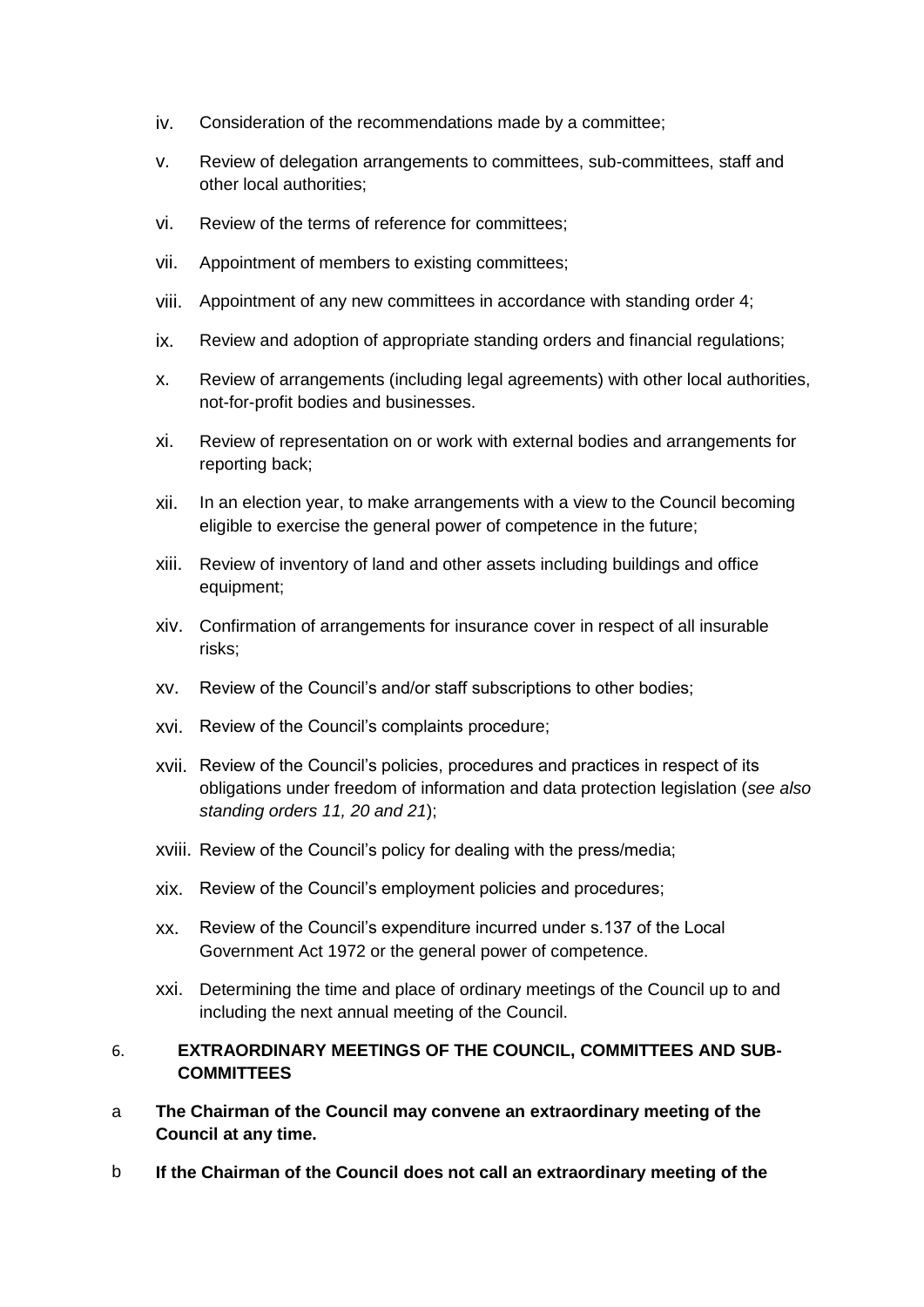**Council within seven days of having been requested in writing to do so by two councillors, any two councillors may convene an extraordinary meeting of the Council. The public notice giving the time, place and agenda for such a meeting shall be signed by the two councillors.**

- c The chairman of a committee [or a sub-committee] may convene an extraordinary meeting of the committee [or the sub-committee] at any time.
- d If the chairman of a committee does not call an extraordinary meeting within 3 days of having been requested to do so by  $2$  or more members of the committee, any 2 or more members of the committee may convene an extraordinary meeting of the committee.

## <span id="page-11-0"></span>7. **PREVIOUS RESOLUTIONS**

- a A resolution shall not be reversed within six months except either by a special motion, which requires written notice by at least  $2$  councillors to be given to the Proper Officer in accordance with standing order 9, or by a motion moved in pursuance of the recommendation of a committee.
- b When a motion moved pursuant to standing order 7(a) has been disposed of, no similar motion may be moved for a further six months.

## <span id="page-11-1"></span>8. **VOTING ON APPOINTMENTS**

a Where more than two persons have been nominated for a position to be filled by the Council and none of those persons has received an absolute majority of votes in their favour, the name of the person having the least number of votes shall be struck off the list and a fresh vote taken. This process shall continue until a majority of votes is given in favour of one person. A tie in votes may be settled by the casting vote exercisable by the chairman of the meeting.

## <span id="page-11-2"></span>9. **MOTIONS FOR A MEETING THAT REQUIRE WRITTEN NOTICE TO BE GIVEN TO THE PROPER OFFICER**

- a A motion shall relate to the responsibilities of the meeting for which it is tabled and in any event shall relate to the performance of the Council's statutory functions, powers and obligations or an issue which specifically affects the Council's area or its residents.
- b No motion may be moved at a meeting unless it is on the agenda and the mover has given written notice of its wording to the Proper Officer at least  $3$  clear days before the meeting. Clear days do not include the day of the notice or the day of the meeting.
- c The Proper Officer may, before including a motion on the agenda received in accordance with standing order 9(b), correct obvious grammatical or typographical errors in the wording of the motion.
- d If the Proper Officer considers the wording of a motion received in accordance with standing order 9(b) is not clear in meaning, the motion shall be rejected until the mover of the motion resubmits it, so that it can be understood, in writing, to the Proper Officer at least  $3$  clear days before the meeting.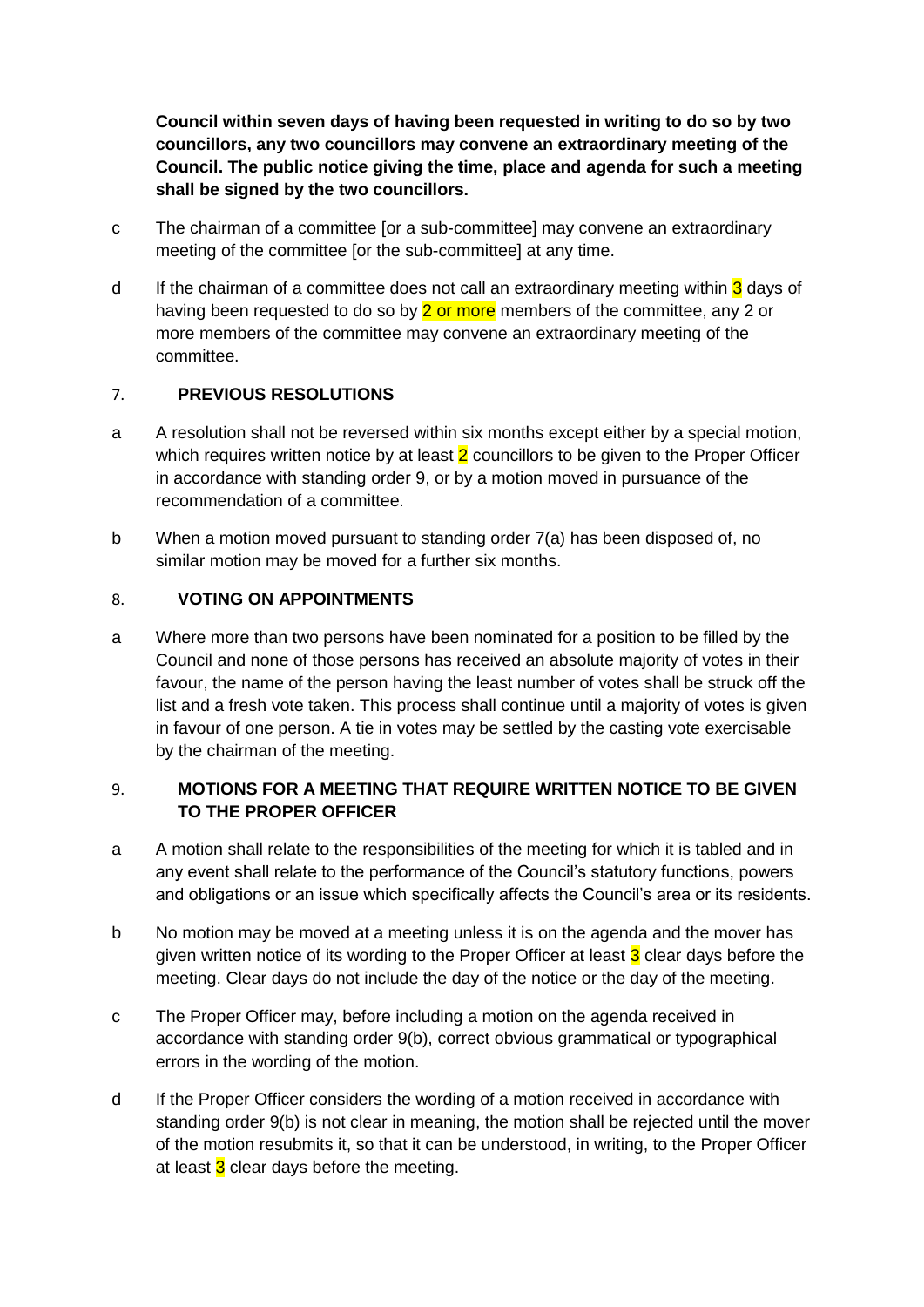- e If the wording or subject of a proposed motion is considered improper, the Proper Officer shall consult with the chairman of the forthcoming meeting or, as the case may be, the councillors who have convened the meeting, to consider whether the motion shall be included in the agenda or rejected.
- f The decision of the Proper Officer as to whether or not to include the motion on the agenda shall be final.
- g Motions received shall be recorded and numbered in the order that they are received.
- h Motions rejected shall be recorded with an explanation by the Proper Officer of the reason for rejection.

#### <span id="page-12-0"></span>10. **MOTIONS AT A MEETING THAT DO NOT REQUIRE WRITTEN NOTICE**

a The following motions may be moved at a meeting without written notice to the Proper Officer:

i. to correct an inaccuracy in the draft minutes of a meeting;

- ii. to move to a vote;
- iii. to defer consideration of a motion;
- iv. to refer a motion to a particular committee or sub-committee;
- v. to appoint a person to preside at a meeting;
- vi. to change the order of business on the agenda;
- vii. to proceed to the next business on the agenda;
- viii. to require a written report;
- ix. to appoint a committee or sub-committee and their members;
- x. to extend the time limits for speaking;
- xi. to exclude the press and public from a meeting in respect of confidential or other information which is prejudicial to the public interest;
- xii. to not hear further from a councillor or a member of the public;
- xiii. to exclude a councillor or member of the public for disorderly conduct;
- xiv. to temporarily suspend the meeting;
- xv. to suspend a particular standing order (unless it reflects mandatory statutory or legal requirements);
- xvi. to adjourn the meeting; or
- xvii. to close the meeting.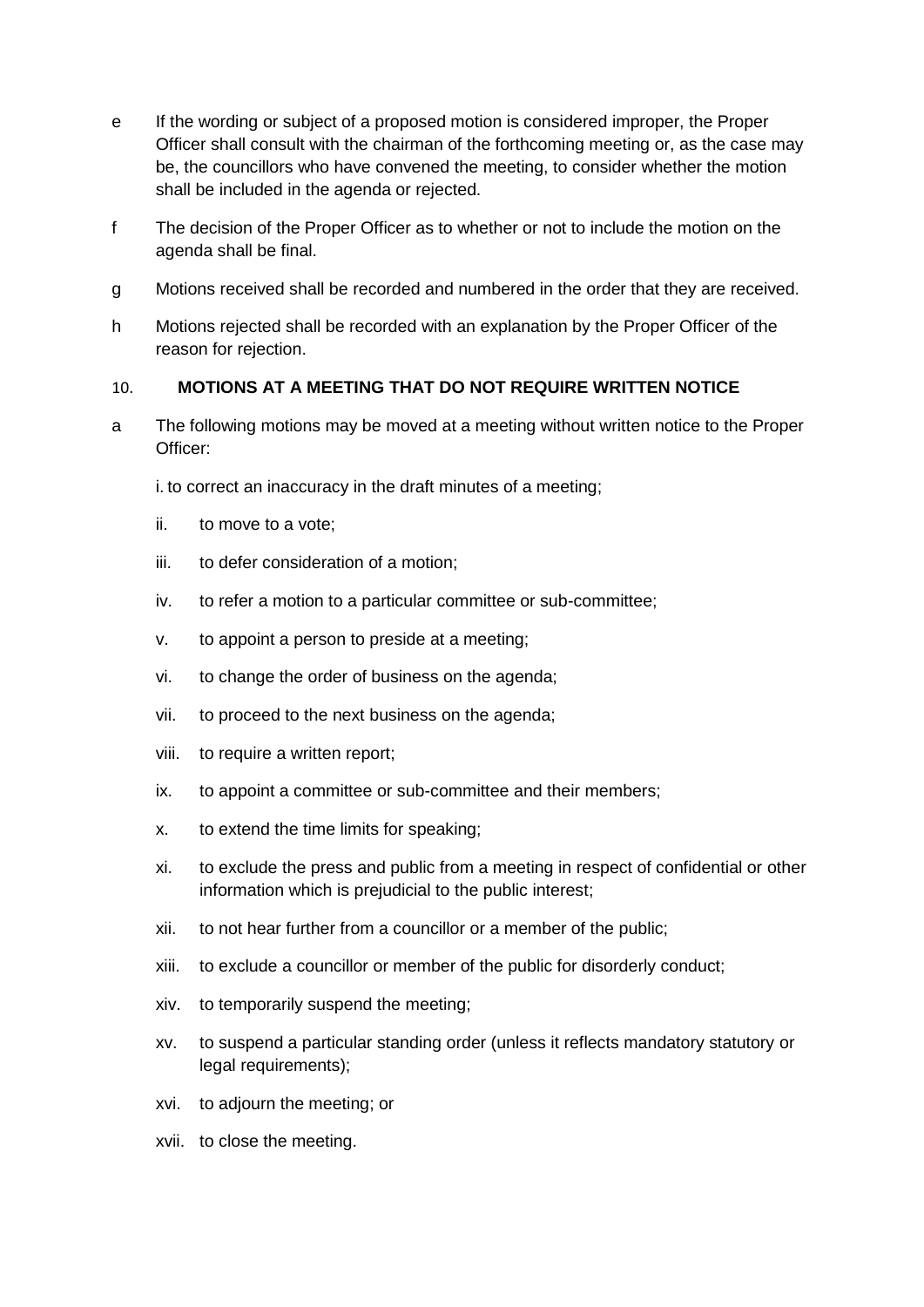#### <span id="page-13-0"></span>11. **MANAGEMENT OF INFORMATION**

*See also standing order 20.*

- a **The Council shall have in place and keep under review, technical and organisational measures to keep secure information (including personal data) which it holds in paper and electronic form. Such arrangements shall include deciding who has access to personal data and encryption of personal data.**
- b **The Council shall have in place, and keep under review, policies for the retention and safe destruction of all information (including personal data) which it holds in paper and electronic form. The Council's retention policy shall confirm the period for which information (including personal data) shall be retained or if this is not possible the criteria used to determine that period (e.g. the Limitation Act 1980).**
- c **The agenda, papers that support the agenda and the minutes of a meeting shall not disclose or otherwise undermine confidential information or personal data without legal justification.**
- d **Councillors, staff, the Council's contractors and agents shall not disclose confidential information or personal data without legal justification.**

#### <span id="page-13-1"></span>12. **DRAFT MINUTES**

Full Council meetings **•** Committee meetings **by a committee** meetings Sub-committee meetings **•** 

- a If the draft minutes of a preceding meeting have been served on councillors with the agenda to attend the meeting at which they are due to be approved for accuracy, they shall be taken as read.
- b There shall be no discussion about the draft minutes of a preceding meeting except in relation to their accuracy. A motion to correct an inaccuracy in the draft minutes shall be moved in accordance with standing order 10(a)(i).
- c The accuracy of draft minutes, including any amendment(s) made to them, shall be confirmed by resolution and shall be signed by the chairman of the meeting and stand as an accurate record of the meeting to which the minutes relate.
- d If the chairman of the meeting does not consider the minutes to be an accurate record of the meeting to which they relate, he shall sign the minutes and include a paragraph in the following terms or to the same effect:

"The chairman of this meeting does not believe that the minutes of the meeting of the Parish Council held on [date] in respect of ( ) were a correct record but his view was not upheld by the meeting and the minutes are confirmed as an accurate record of the proceedings."

● e **If the Council's gross annual income or expenditure (whichever is higher) does not exceed £25,000, it shall publish draft minutes on a website which is publicly**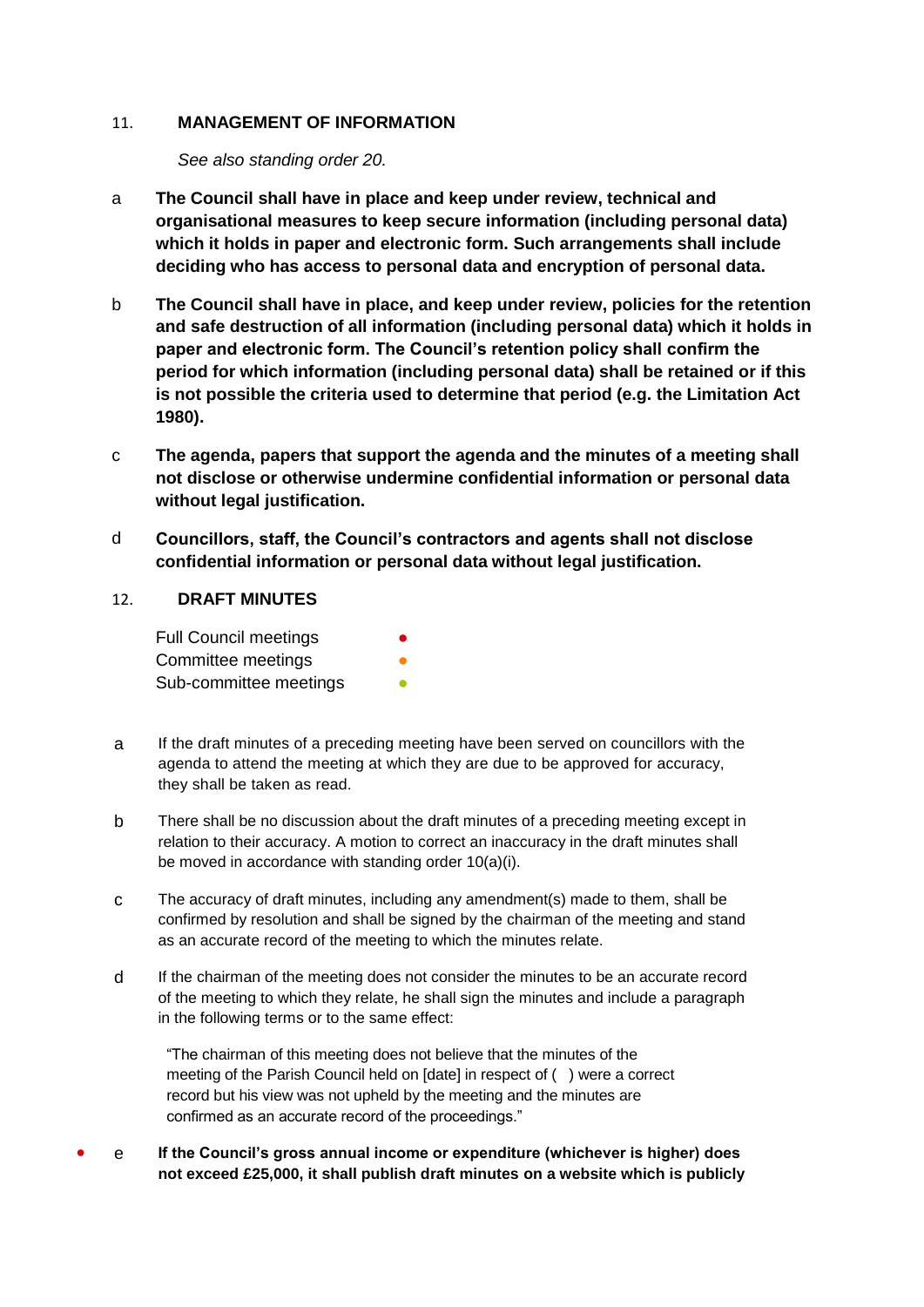- ● **accessible and free of charge not later than one month after the meeting has taken place.**
	- f Subject to the publication of draft minutes in accordance with standing order 12(e) and standing order 20(a) and following a resolution which confirms the accuracy of the minutes of a meeting, the draft minutes or recordings of the meeting for which approved minutes exist shall be destroyed.

# <span id="page-14-0"></span>13. **CODE OF CONDUCT AND DISPENSATIONS**

*See also standing order 3(u).* 

- a All councillors and non-councillors with voting rights shall observe the code of conduct adopted by the Council.
- b Unless he has been granted a dispensation, a councillor or non-councillor with voting rights shall withdraw from a meeting when it is considering a matter in which he has a disclosable pecuniary interest. He may return to the meeting after it has considered the matter in which he had the interest.
- c Unless he has been granted a dispensation, a councillor or non-councillor with voting rights shall withdraw from a meeting when it is considering a matter in which he has another interest if so required by the Council's code of conduct. He may return to the meeting after it has considered the matter in which he had the interest.
- d **Dispensation requests shall be in writing and submitted to the Proper Officer** as soon as possible before the meeting, or failing that, at the start of the meeting for which the dispensation is required.
- e A decision as to whether to grant a dispensation shall be made by a meeting of the Council, for which the dispensation is required, and that decision is final.
- f A dispensation request shall confirm:
	- i. the description and the nature of the disclosable pecuniary interest or other interest to which the request for the dispensation relates;
	- ii. whether the dispensation is required to participate at a meeting in a discussion only or a discussion and a vote;
	- iii. the date of the meeting or the period (not exceeding four years) for which the dispensation is sought; and
	- iv. an explanation as to why the dispensation is sought.
- g Subject to standing orders 13(d) and (f), a dispensation request shall be considered at the beginning of the meeting of the Council, for which the dispensation is required.
- **h A dispensation may be granted in accordance with standing order 13(e) if having regard to all relevant circumstances any of the following apply:**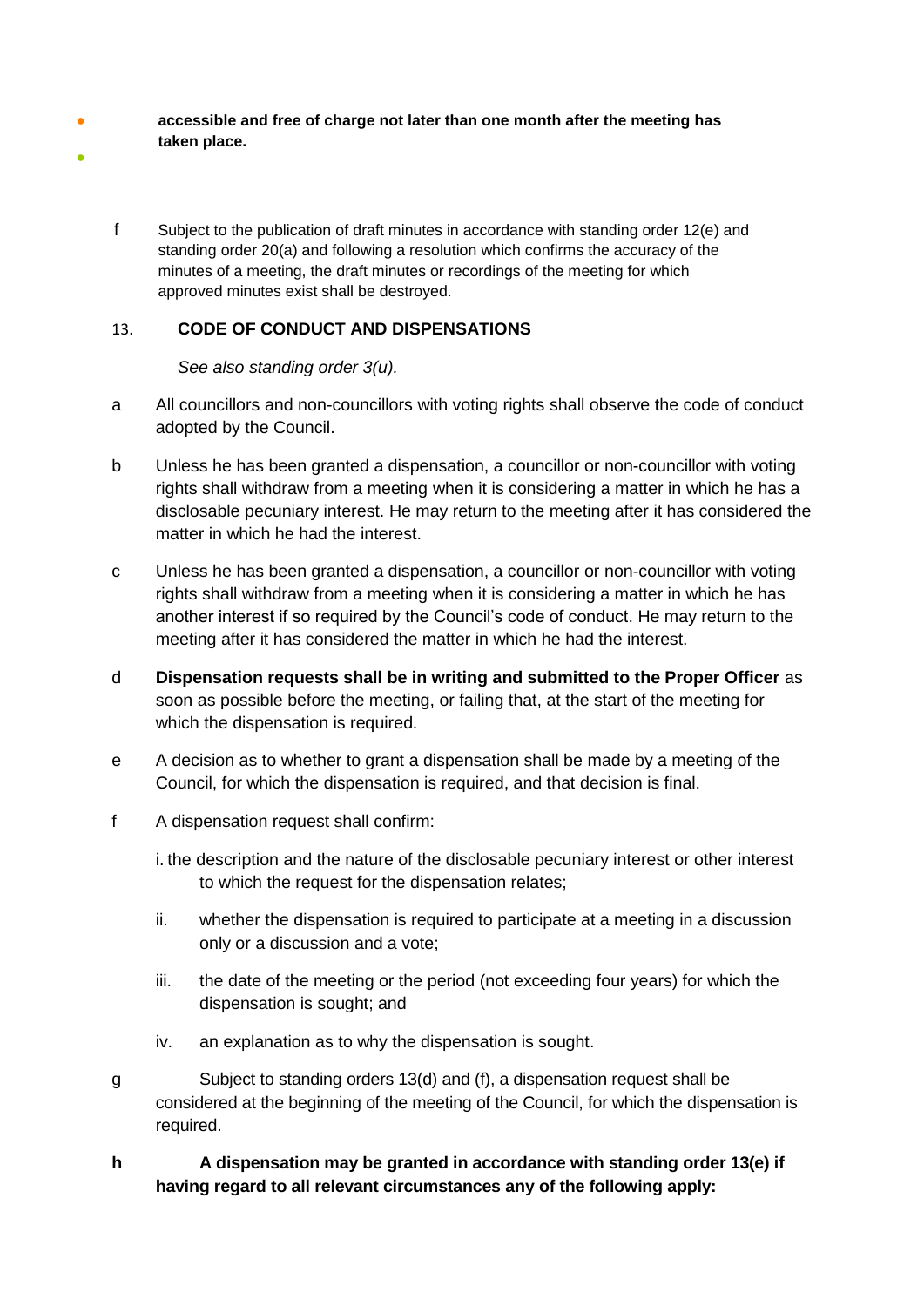- **i.without the dispensation the number of persons prohibited from participating in the particular business would be so great a proportion of the meeting transacting the business as to impede the transaction of the business;**
- **ii. granting the dispensation is in the interests of persons living in the Council's area; or**
- **iii. it is otherwise appropriate to grant a dispensation.**

### <span id="page-15-0"></span>14. **CODE OF CONDUCT COMPLAINTS**

- a Upon notification by the District or Unitary Council that it is dealing with a complaint that a councillor or non-councillor with voting rights has breached the Council's code of conduct, the Proper Officer shall, subject to standing order 11, report this to the Council.
- b Where the notification in standing order 14(a) relates to a complaint made by the Proper Officer, the Proper Officer shall notify the Chairman of Council of this fact, and the Chairman shall nominate another staff member to assume the duties of the Proper Officer in relation to the complaint until it has been determined and the Council has agreed what action, if any, to take in accordance with standing order 14(d).
- c The Council may:
	- i. provide information or evidence where such disclosure is necessary to investigate the complaint or is a legal requirement;
	- ii. seek information relevant to the complaint from the person or body with statutory responsibility for investigation of the matter;
- d **Upon notification by the District or Unitary Council that a councillor or noncouncillor with voting rights has breached the Council's code of conduct, the Council shall consider what, if any, action to take against him. Such action excludes disqualification or suspension from office.**

#### <span id="page-15-1"></span>15. **PROPER OFFICER**

- a The Proper Officer shall be either (i) the clerk or (ii) other staff member(s) nominated by the Council to undertake the work of the Proper Officer when the Proper Officer is absent.
- b The Proper Officer shall:
	- i. **at least three clear days before a meeting of the council, a committee** or a sub-committee**,**
		- **serve on councillors by delivery or post at their residences or by email authenticated in such manner as the Proper Officer thinks fit, a signed summons confirming the time, place and the agenda (provided the councillor has consented to service by email), and**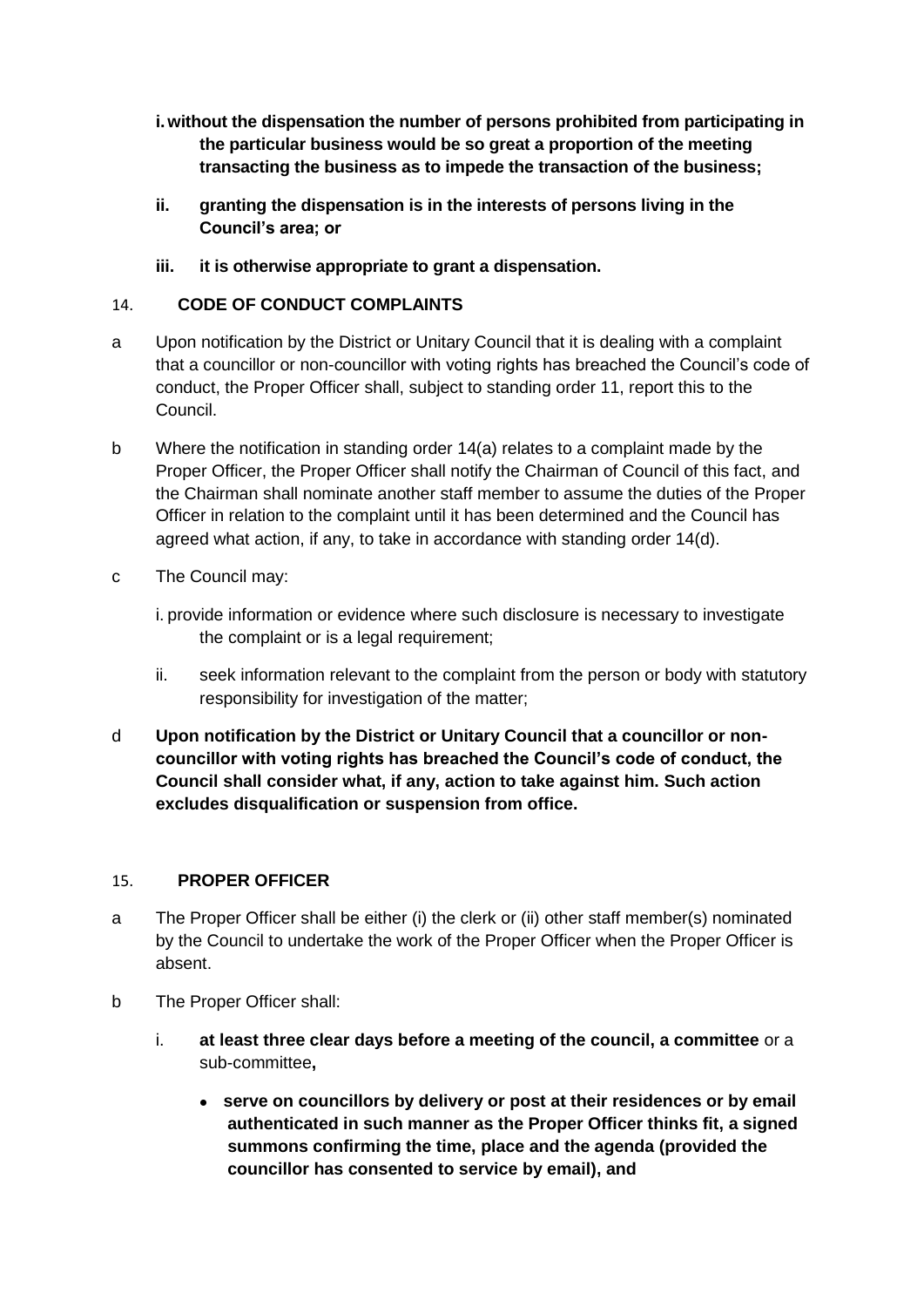• **Provide, in a conspicuous place, public notice of the time, place and agenda (provided that the public notice with agenda of an extraordinary meeting of the Council convened by councillors is signed by them).**

*See standing order 3(b) for the meaning of clear days for a meeting of a full council and standing order 3(c) for the meaning of clear days for a meeting of a committee;*

- ii. subject to standing order 9, include on the agenda all motions in the order received unless a councillor has given written notice at least  $3$  days before the meeting confirming his withdrawal of it;
- iii. **convene a meeting of the Council for the election of a new Chairman of the Council, occasioned by a casual vacancy in his office;**
- iv. **facilitate inspection of the minute book by local government electors;**
- v. **receive and retain copies of byelaws made by other local authorities;**
- vi. hold acceptance of office forms from councillors;
- vii. hold a copy of every councillor's register of interests;
- viii. assist with responding to requests made under freedom of information legislation and rights exercisable under data protection legislation, in accordance with the Council's relevant policies and procedures;
- ix. liaise, as appropriate, with the Council's Data Protection Officer;
- x. receive and send general correspondence and notices on behalf of the Council except where there is a resolution to the contrary;
- xi. assist in the organisation of, storage of, access to, security of and destruction of information held by the Council in paper and electronic form subject to the requirements of data protection and freedom of information legislation and other legitimate requirements (e.g. the Limitation Act 1980);
- xii. arrange for legal deeds to be executed; (*see also standing order 23);*
- xiii. arrange or manage the prompt authorisation, approval, and instruction regarding any payments to be made by the Council in accordance with its financial regulations;
- xiv. record every planning application notified to the Council and the Council's response to the local planning authority in a book for such purpose;
- xv. refer a planning application received by the Council to the Chairman or in his absence the Vice-Chairman of the Council] within two working days of receipt to facilitate an extraordinary meeting if the nature of a planning application requires consideration before the next ordinary meeting of the Council;
- xvi. manage access to information about the Council via the publication scheme; and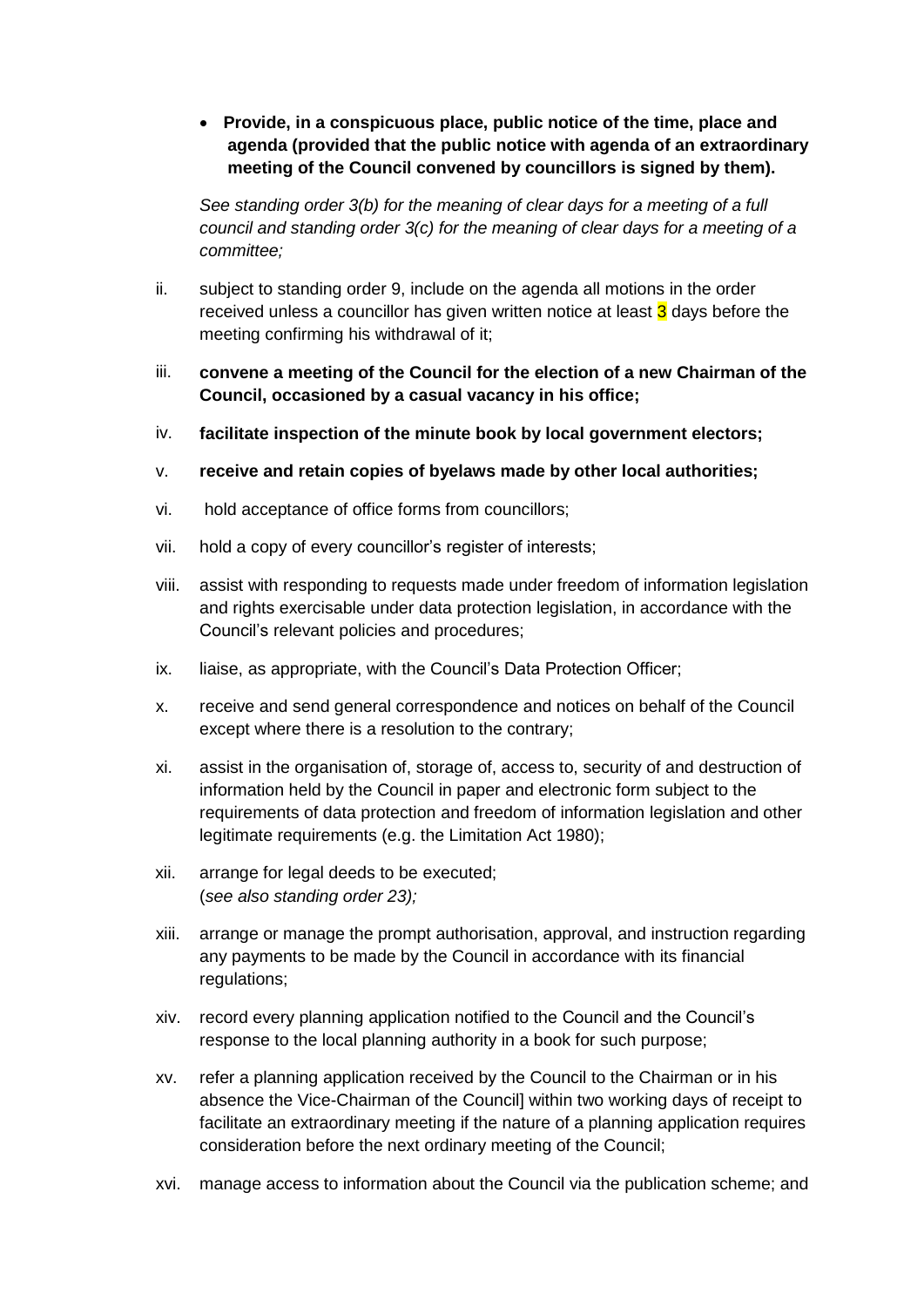xvii. retain custody of the seal of the Council (if there is one) which shall not be used without a resolution to that effect. (s*ee also standing order 23).*

## <span id="page-17-0"></span>16. **RESPONSIBLE FINANCIAL OFFICER**

a The Council shall appoint appropriate staff member(s) to undertake the work of the Responsible Financial Officer when the Responsible Financial Officer is absent.

## <span id="page-17-1"></span>17. **ACCOUNTS AND ACCOUNTING STATEMENTS**

- a "Proper practices" in standing orders refer to the most recent version of "Governance and Accountability for Local Councils – a Practitioners' Guide".
- b All payments by the Council shall be authorised, approved and paid in accordance with the law, proper practices and the Council's financial regulations.
- c The Responsible Financial Officer shall supply to each councillor as soon as practicable after 30 June, 30 September and 31 December in each year a statement to summarise:

i. the Council's receipts and payments (or income and expenditure) for each quarter;

- ii. the Council's aggregate receipts and payments (or income and expenditure) for the year to date;
- iii. the balances held at the end of the quarter being reported and

which includes a comparison with the budget for the financial year and highlights any actual or potential overspends.

- d As soon as possible after the financial year end at 31 March, the Responsible Financial Officer shall provide:
	- i. each councillor with a statement summarising the Council's receipts and payments (or income and expenditure) for the last quarter and the year to date for information; and
	- ii. to the Council the accounting statements for the year in the form of Section 1 of the annual governance and accountability return, as required by proper practices, for consideration and approval.
- e The year-end accounting statements shall be prepared in accordance with proper practices and apply the form of accounts determined by the Council (receipts and payments, or income and expenditure) for the year to 31 March. A completed draft annual governance and accountability return shall be presented to all councillors at least 14 days prior to anticipated approval by the Council. The annual governance and accountability return of the Council, which is subject to external audit, including the annual governance statement, shall be presented to the Council for consideration and formal approval before 30 June.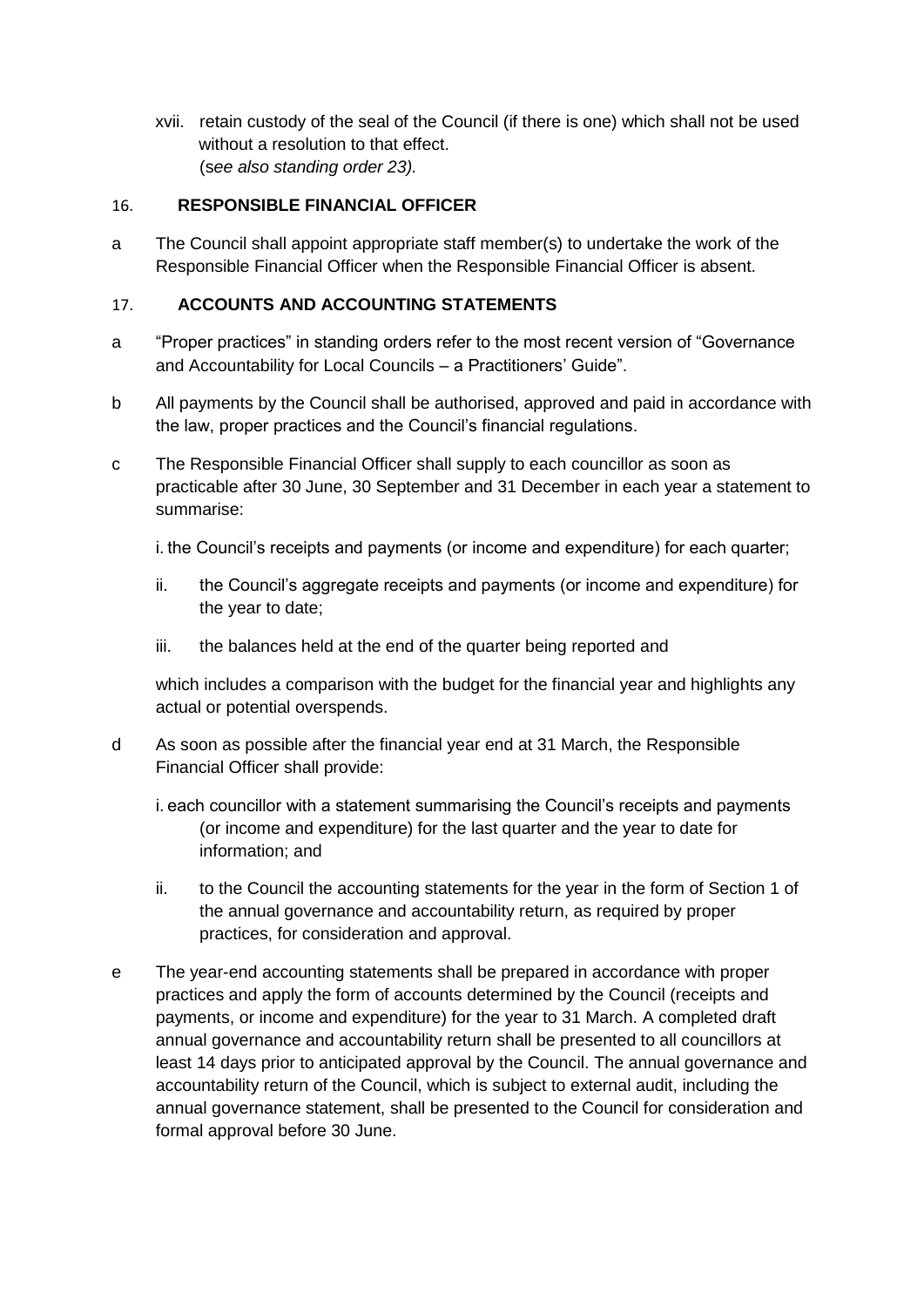## <span id="page-18-0"></span>18. **FINANCIAL CONTROLS AND PROCUREMENT**

- a. The Council shall consider and approve financial regulations drawn up by the Responsible Financial Officer, which shall include detailed arrangements in respect of the following:
	- i. the keeping of accounting records and systems of internal controls;
	- ii. the assessment and management of financial risks faced by the Council;
	- iii. the work of the independent internal auditor in accordance with proper practices and the receipt of regular reports from the internal auditor, which shall be required at least annually;
	- iv. the inspection and copying by councillors and local electors of the Council's accounts and/or orders of payments; and
	- v. whether contracts with an estimated value below **£25,000** due to special circumstances are exempt from a tendering process or procurement exercise.
- b. Financial regulations shall be reviewed regularly and at least annually for fitness of purpose.
- c. **A public contract regulated by the Public Contracts Regulations 2015 with an estimated value in excess of £25,000 but less than the relevant thresholds in standing order 18(f) is subject to Regulations 109-114 of the Public Contracts Regulations 2015 which include a requirement on the Council to advertise the contract opportunity on the Contracts Finder website regardless of what other means it uses to advertise the opportunity.**
- d. Subject to additional requirements in the financial regulations of the Council, the tender process for contracts for the supply of goods, materials, services or the execution of works shall include, as a minimum, the following steps:
	- i. a specification for the goods, materials, services or the execution of works shall be drawn up;
	- ii. an invitation to tender shall be drawn up to confirm (i) the Council's specification (ii) the time, date and address for the submission of tenders (iii) the date of the Council's written response to the tender and (iv) the prohibition on prospective contractors contacting councillors or staff to encourage or support their tender outside the prescribed process;
	- iii. the invitation to tender shall be advertised in a local newspaper and in any other manner that is appropriate;
	- iv. tenders are to be submitted in writing in a sealed marked envelope addressed to the Proper Officer;
	- v. tenders shall be opened by the Proper Officer in the presence of at least one councillor after the deadline for submission of tenders has passed;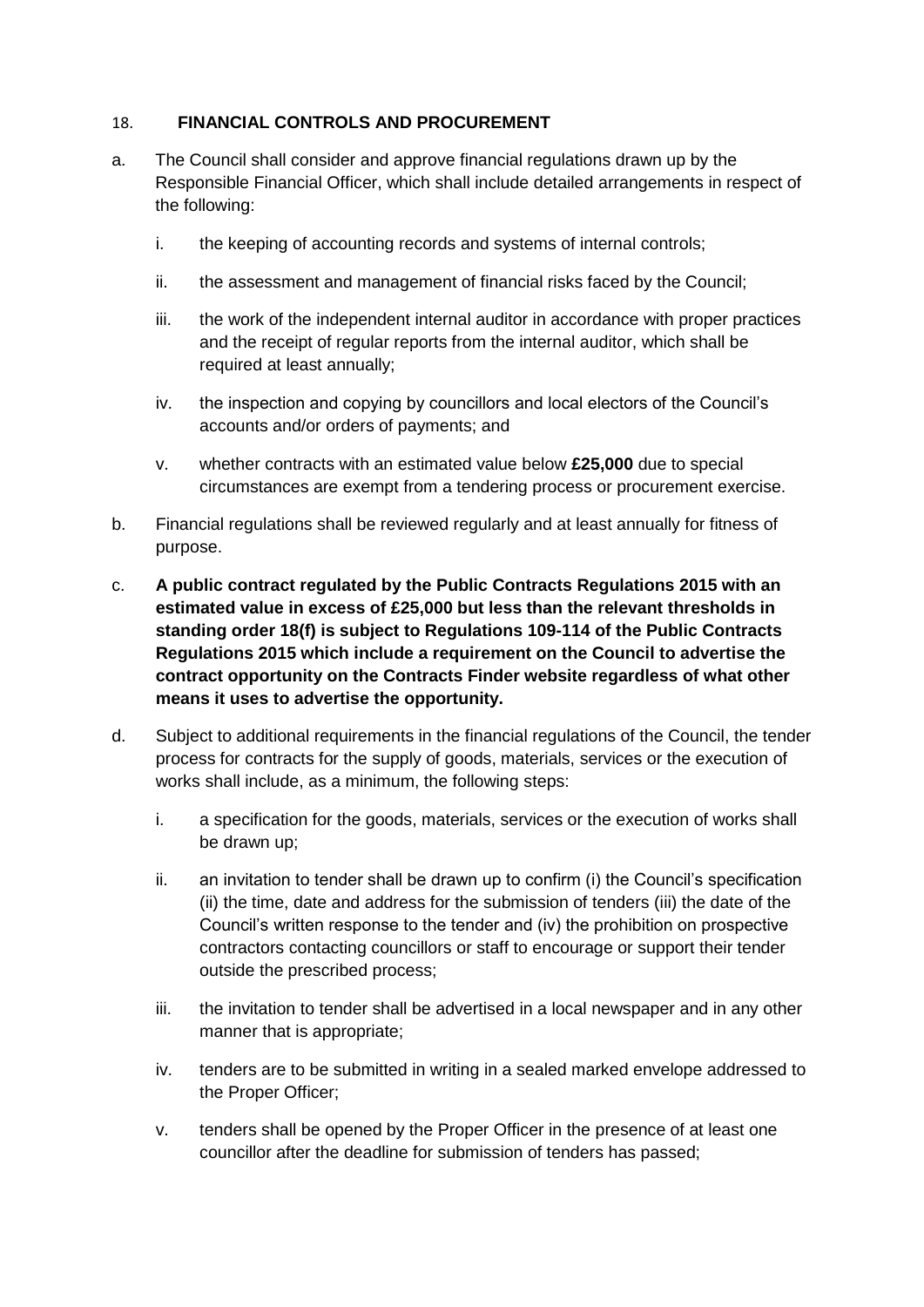- vi. tenders are to be reported to and considered by the appropriate meeting of the Council or a committee or sub-committee with delegated responsibility.
- e. Neither the Council, nor a committee or a sub-committee with delegated responsibility for considering tenders, is bound to accept the lowest value tender.
- f. **A public contract regulated by the Public Contracts Regulations 2015 with an estimated value in excess of £181,302 for a public service or supply contract or in excess of £4,551,413 for a public works contract (or other thresholds determined by the European Commission every two years and published in the Official Journal of the European Union (OJEU)) shall comply with the relevant procurement procedures and other requirements in the Public Contracts Regulations 2015 which include advertising the contract opportunity on the Contracts Finder website and in OJEU.**
- g. **A public contract in connection with the supply of gas, heat, electricity, drinking water, transport services, or postal services to the public; or the provision of a port or airport; or the exploration for or extraction of gas, oil or solid fuel with an estimated value in excess of £363,424 for a supply, services or design contract; or in excess of £4,551,413 for a works contract; or £820,370 for a social and other specific services contract (or other thresholds determined by the European Commission every two years and published in OJEU) shall comply with the relevant procurement procedures and other requirements in the Utilities Contracts Regulations 2016.**

### <span id="page-19-0"></span>19. **HANDLING STAFF MATTERS**

- a A matter personal to a member of staff that is being considered by a meeting of Council is subject to standing order 11.
- b Subject to the Council's policy regarding absences from work, the Council's most senior member of staff shall notify the chairman of the Parish Counci , or if he is not available, the vice-chairman of the Parish Council, of absence occasioned by illness or other reason and that person shall report such absence to the Parish Councll at its next meeting.
- c The chairman of the Parish Council, or in his absence, the vice-chairman shall upon a resolution conduct a review of the performance and annual appraisal of the work of the Clerk. The reviews and appraisal shall be reported in writing and are subject to approval by resolution by [the Parish Council.
- d Subject to the Council's policy regarding the handling of grievance matters, the Council's most senior member of staff shall contact the chairman of the Parish Council or in his absence, the vice-chairman in respect of an informal or formal grievance matter, and this matter shall be reported back and progressed by resolution of the Parish Council.
- e Subject to the Council's policy regarding the handling of grievance matters, if an informal or formal grievance matter raised by the Clerk relates to the chairman or vicechairman of the Parish Council, this shall be communicated to another member of the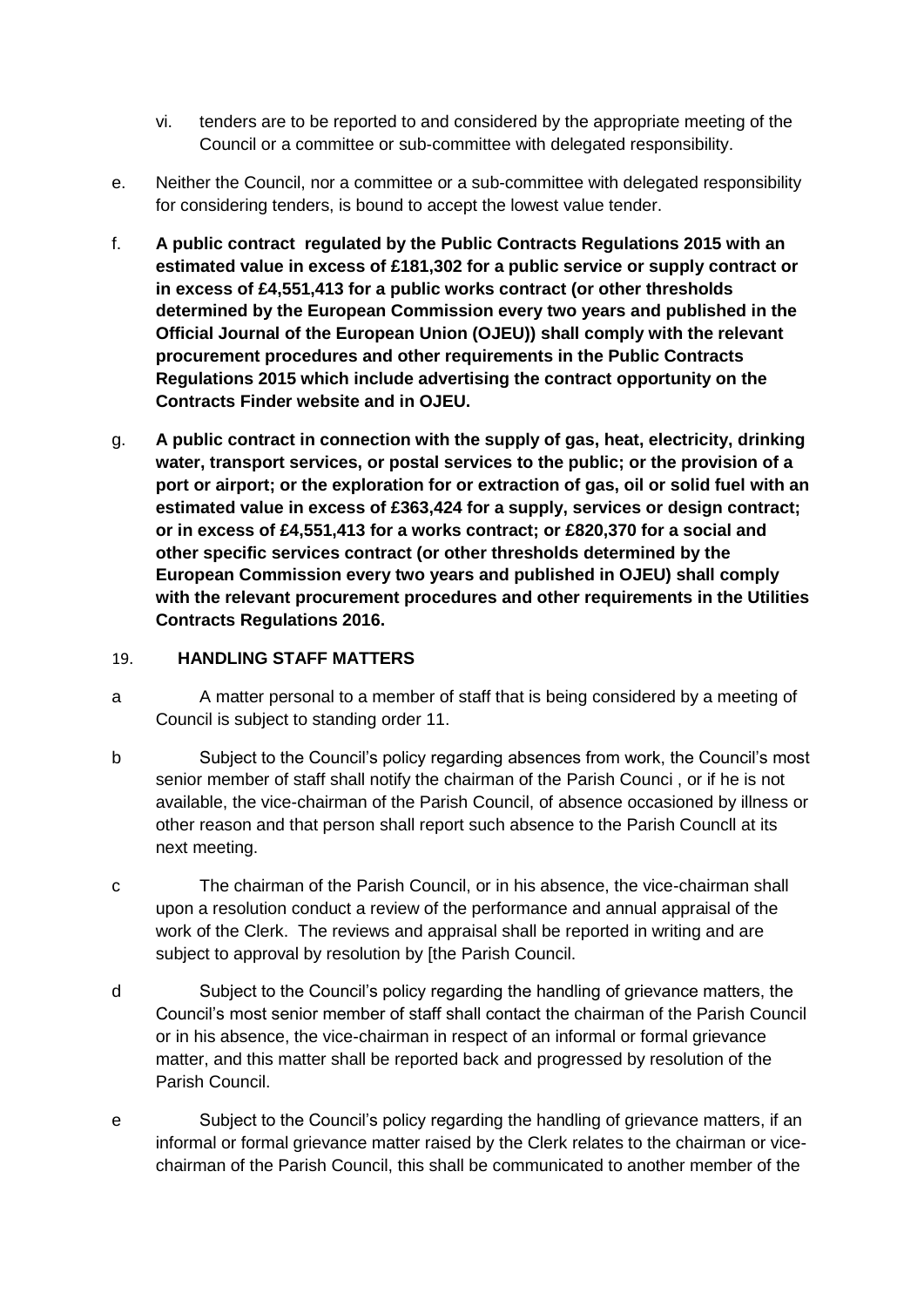Parish Council which shall be reported back and progressed by resolution of the Parish Council.

- f Any persons responsible for all or part of the management of staff shall treat as confidential the written records of all meetings relating to their performance, capabilities, grievance or disciplinary matters.
- g In accordance with standing order 11(a), persons with line management responsibilities shall have access to staff records referred to in standing order 19(f).

# <span id="page-20-0"></span>20. **RESPONSIBILITIES TO PROVIDE INFORMATION**

*See also standing order 21.*

- a **In accordance with freedom of information legislation, the Council shall publish information in accordance with its publication scheme and respond to requests for information held by the Council.**
- b. [*If gross annual income or expenditure (whichever is higher) does not exceed £25,000*] **The Council shall publish information in accordance with the requirements of the Smaller Authorities (Transparency Requirements) (England) Regulations 2015.**
- <span id="page-20-1"></span>21. **RESPONSIBILITIES UNDER DATA PROTECTION LEGISLATION**  (Below is not an exclusive list).

*See also standing order 11.*

- a **The Council shall appoint a Data Protection Officer.**
- b **The Council shall have policies and procedures in place to respond to an individual exercising statutory rights concerning his personal data.**
- c **The Council shall have a written policy in place for responding to and managing a personal data breach.**
- d **The Council shall keep a record of all personal data breaches comprising the facts relating to the personal data breach, its effects and the remedial action taken.**
- e **The Council shall ensure that information communicated in its privacy notice(s) is in an easily accessible and available form and kept up to date.**
- f **The Council shall maintain a written record of its processing activities.**

# <span id="page-20-2"></span>22. **RELATIONS WITH THE PRESS/MEDIA**

a Requests from the press or other media for an oral or written comment or statement from the Council, its councillors or staff shall be handled in accordance with the Council's policy in respect of dealing with the press and/or other media.